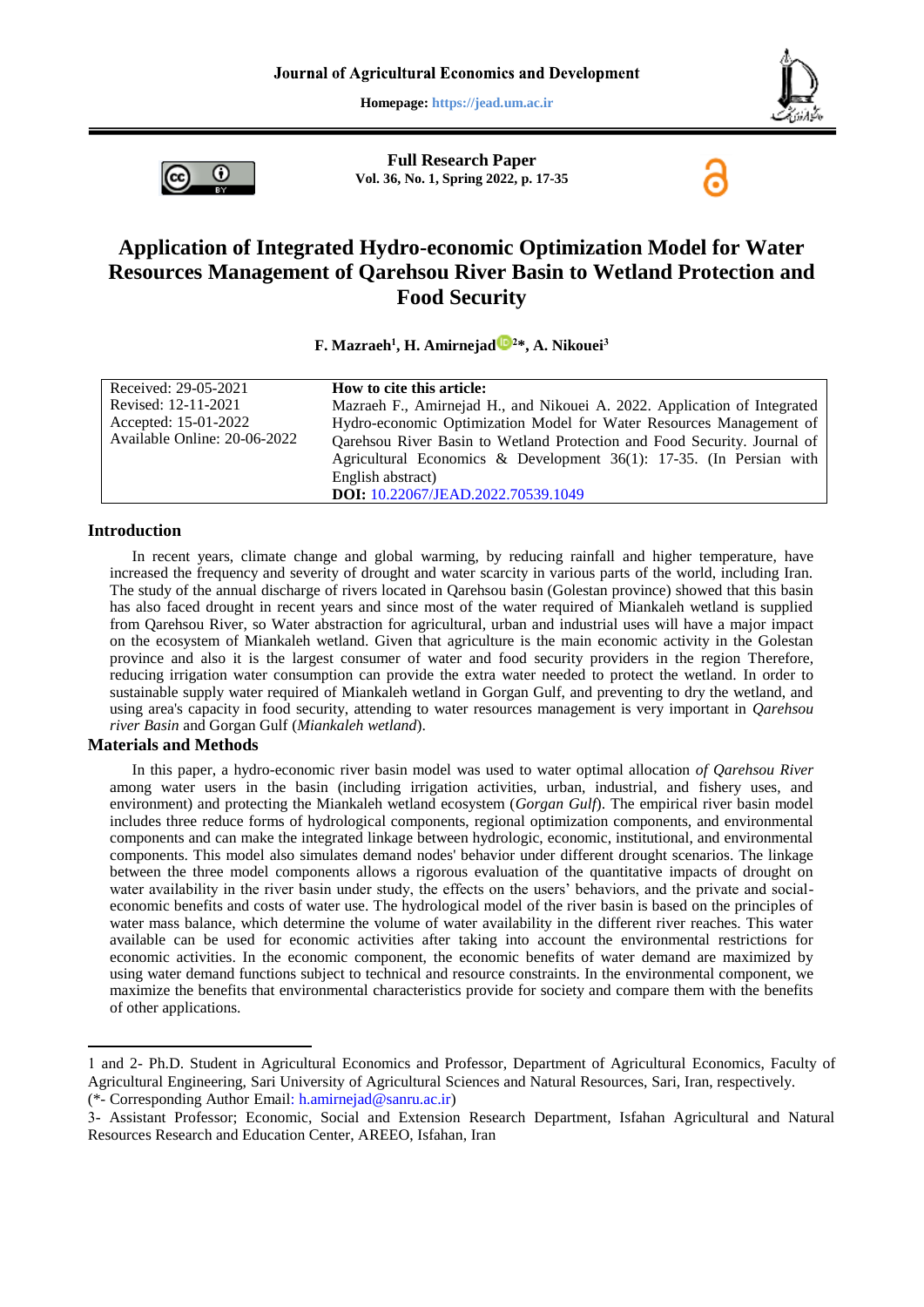### **Results and Discussion**

The results showed, in the current condition, the allocation and consumption of water have not been optimal between nodes in the *Qarehsou river basin*. In the normal water supply scenario, also total water sources decreased to protect *Miankaleh wetland* in suitable condition, but the area under cultivation of the most crops increases, which increases water resources consumption in this sector, and finally, the net benefits of the agriculture sector has grown positively. Also, by allocating 18 million cubic meters of water to the wetland, because of optimal water allocation, urban water consumption, and annual gross benefit increase, too. In drought conditions, because of water shortage due to climate change and reduction headwater and surface flows to preserve the wetland, water consumption reduced by all nodes, especially irrigation node. Agricultures can prevent from reducing excessive of their income by changing in cultivation pattern, deficit planting crops with less water, etc. Under drought conditions and water scarcity, although the amount of water available is reduced to all applicant nodes compared to baseline conditions, but it improves the economic benefits of stakeholders, especially the environment sector.

Increasing groundwater extraction and decreasing surface water (due to drought and wetland water supply from headwater flow), although Qarehsou river basin has faced water scarcity problem, due to the optimal distribution of water between water demand nodes based on the economic-hydrological model used by changing the cultivation pattern and the use of drought-tolerant crops, the amount of water entering the *Miankaleh* wetland has increased in normal and drought scenarios and as a result has increased the gross environmental benefits of *Qarehsou* basin. Therefore, it is recommended to protect the Miankaleh wetland and increase its ecological function, reduce the water allocated value to irrigation sector, and to increase the farmers economy efficiency, optimal cultivation pattern, and applying deficit irrigation strategies promote by agricultural jihad experts in province, and in drought conditions is used suitable strategies for drought to improve water resources management.

**Keywords**: Hydrological-economic optimization model, Water scarcity, Wetland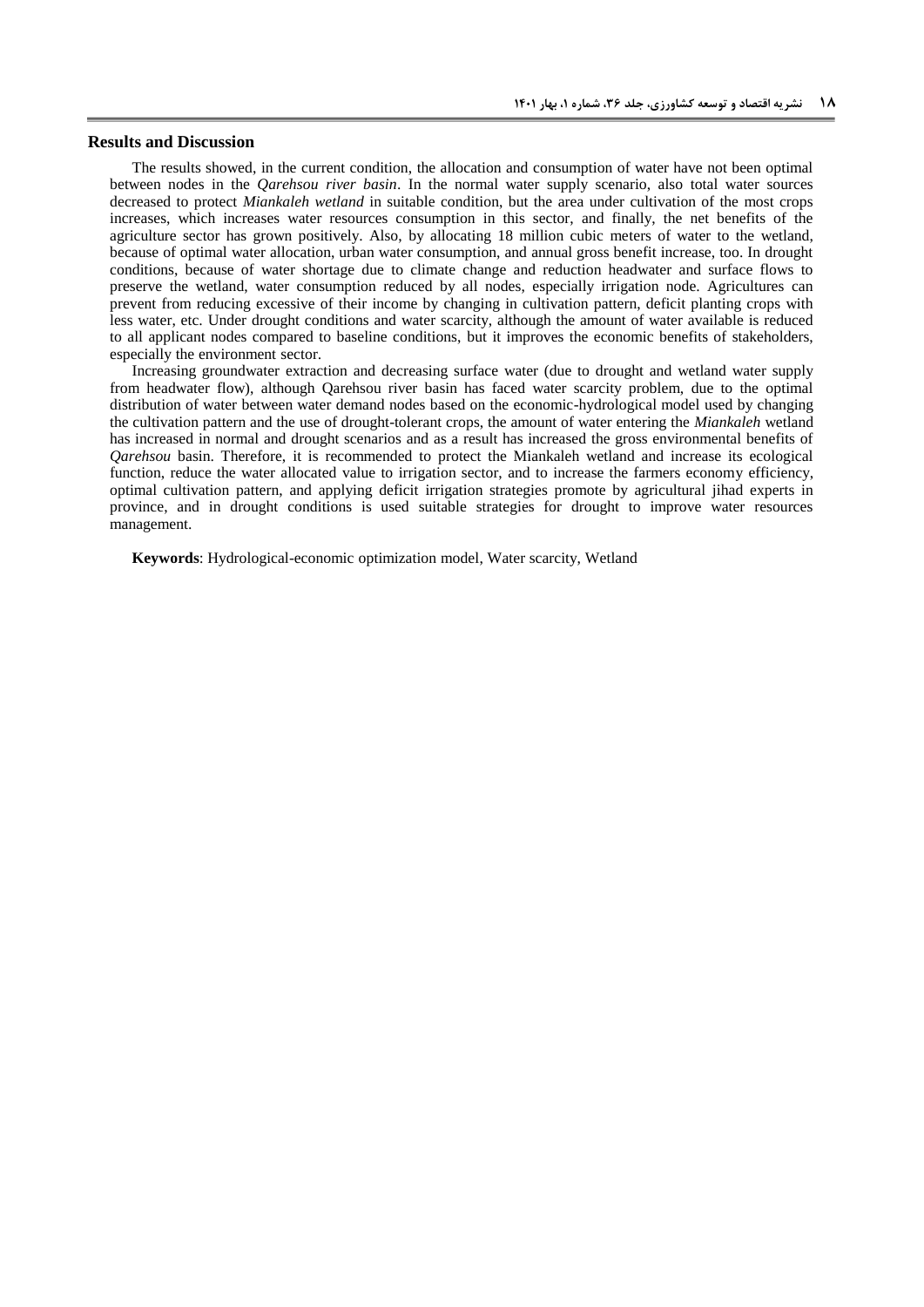**مزرعه و همکاران، کاربرد الگوی بهينهسازی یکپارچه اقتصادی- هيدرولوژیکی در مدیریت منابع آب حوضه آبریز ... 81 https://jead.um.ac.ir**



**مقاله پژوهشی جلد ،63 شماره ،1 بهار ،1041 ص 11-63**

**کاربرد الگوی بهينهسازی يکپارچه اقتصادی- هيدرولوژيکی در مديريت منابع آب حوضه آبريز قرهسو با هدف حفظ تاالب و امنيت غذائی**

> **<sup>1</sup> فاطمه مزرعه - حميد اميرنژاد - عليرضا نيکوئی 2\* 3** تاریخ دریافت: ۱۴۰۰/۰۳/۰۸ تاریخ پذیرش: ١۴٠٠/١٠/٢٥

## **چکیده**

در سالهای اخیر مسأله تغییر اقلیم و گرمایش جهانی از طریق کاهش میزان بارش منجر به افزایش فراوانی و شدت خشکسدالی و کمیدابی آب در مناطق مختلف جهان ازجمله ایران شده است. بررسی میزان آبدهی سالانه رودخانههای واقع در حوضه آبریز قرسو (استان گلستان) نشان داد این حوضه نیز در سالهای اخیر با پتیته خشکسالی مواجه بوده و ازآنجاکه بخش اعظم آب مورد نیاز تاالب میانکاله از رودخانه قرهسو تأمین میشدود برداشدت آب برای مصارف زراعی، خانگی و صنعتی تأثیر عمدهای بر اکوسیستم تالاب میانکاله خواهد داشت. با توجه به اینکه کشاورزی عمدهترین فعالیت اقتصـادی استان و بزرگترین مصرفکننده آب و نیز، تأمینکننده امنیت غذائی در منطقه است، لذا کاهش مصرف آب آبیاری میتواند آب اضافی مـورد نیـاز بـرای حفاظت تالاب را فراهم کند. در این مطالعه برای تأمین آب موردنیاز تالاب میانکاله در مجاورت حوضه آبریز قرهسو در سناریوهای نرمال و خشکسالی و کمبود آب نسبت به شرایط پایه از یک الگوی بهینهسازی اقتصادی- هیترولوژیکی توسعهیافته برای مدتیریت مندابع آب در حوضده آبریدز برقرارکنندته پیونتی یکپارچه بین اجزای هیترولوژیکی، اقتصادی، محیطزیستی و نهادی استفاده شت. نتایج مطالعه نشان داد که با توزیع بهینه آب در شدرایط نرمدال سطح زیر کشت کلیه محصولات زراعی یک درصد افزایش و منافع کل منطقه ۳ درصد افزایش یافتـه و حـداقل آب موردنیـاز تـالاب نیـز تـأمین شـد. همچنین نتایج نشان داد که در شرایط خشکسالی و کمبود آب اگرچه مقتار آب در دسترس همه گرههای تقاضاکننته نسبت به شرایط پایه کاهش یافته، اما از نظر اقتصادی سبب بهبود منافع ذینفعان بهخصوص محیطزیست شد. همچنین، علیرغم کاهش سطح زیر کشت کلیه محصولات، حداقل مقـدار آب برای حفظ تالاب میانکاله تأمین شد. لذا، توصیه میشود بـهمنظـور افـزایش کـارایی اقتصـادی کشـاورزان، تـرویج الگـوی کشـت بهینــه و کـاربرد استراتژیهای کمآبیاری محصولات توسط مسئولین سازمان جهاد کشاورزی استان گلستان مورد توجه قرار گرفته و در شرایط خشکسالی از راهبردهـای مناسب با خشکسالی جهت بهبود متیریت منابع آب استفاده شود.

**واژههای کلیدی:** الگوی بهینهسازی هیترولوژیکی اقتصادی، امنیت غذایی، حوضه آبریز قرهسو، تاالب میانکاله، کمآبی

**.** 

### **مقدمه**

تالابها منابع مهم محیطزیستی هستند کـه خـدمات سـودمندی

برای مردم، آبزیان و حیوانات وحشی ارائـه مـیدهنـد. برخـی از ایـن کارکردها شامل حفاظت و بهبود کیفیت آب، تـأمین زیستگاه بـرای آبزیان و حیوانا وحشی، ذخیره سیالب و حفظ جریان آب سطحی در دوره خشکسالی است ([Taghavi](#page-17-0) *et al.*, 2014). این خدمات معمـولاً دارای قیمت بـازاری پـایین و یـا صـفر مـی باشـند ( Brouwer and [2008 ,Hofkes](#page-16-0)). در بعضی مدوارد تداالب هدا خدتماتی بدرای برخدی کاربران فراهم میکننت که دارای تمایل به پرداختدی بیشدتر از هزینده فرصـت آب اسـتفاده شـده بـرای محصـولات کشـاورزی هسـتند قیمت بودن پایین . ([Sepaskhah](#page-17-1) *et al*., 2006; Do *et al*[., 2020](#page-16-1)( بازاری تاالبها باعث میشود تا میزان خسار وارده به آنها زمانی که

<sup>1</sup> و ۲- بهترتیب دانشجوی دکتری اقتصاد کشاورزی و استاد، گروه اقتصاد کشاورزی، دانشکته مهنتسی زراعی، دانشگاه علوم کشاورزی و منابع طبیعی سداری، ساری، ایران

<sup>)</sup>[Email: h.amirnejad@sanru.ac.ir](mailto:h.amirnejad@sanru.ac.ir) :مسئول نویسنته -)\* ۳- استادیار، بخش تحقیقات اقتصادی، اجتماعی و ترویج کشاورزی، مرکز تحقیقات و آموزش کشاورزی و منابع طبیعی استان اصفهان، سـازمان تحقیقـات، آمـوزش و ترویج کشاورزی، اصفهان، ایران

DOI: [10.22067/JEAD.2022.70539.1049](https://dx.doi.org/10.22067/JEAD.2022.70539.1049)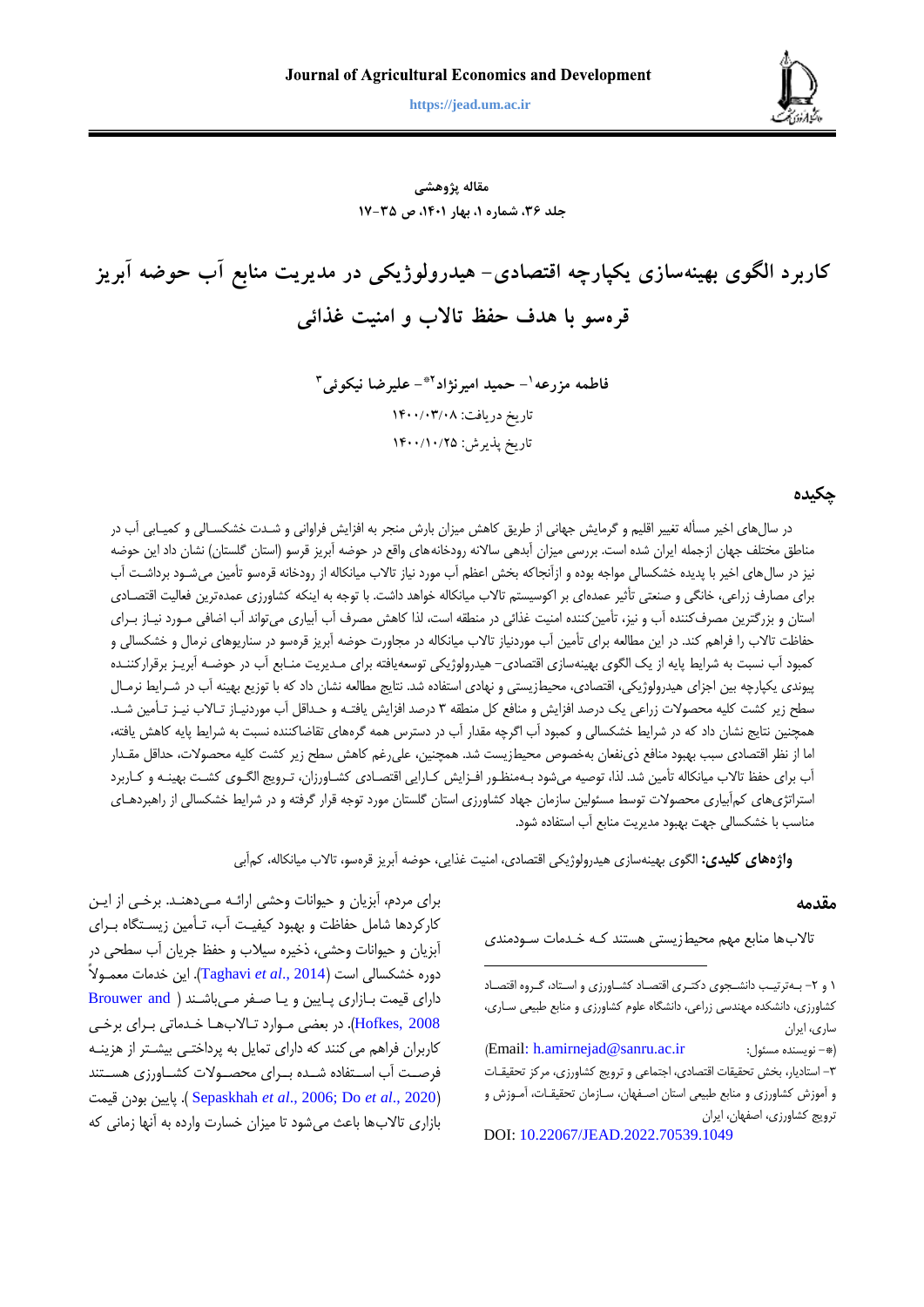مصرف آب آبیاری به دلیل برخی تصمیمات سیاستی افزایش می یابد، کمتر از میزان واقعی آن بدرآورد شدود )[2007 ,Mainuddin](#page-17-2) *et* [Do](#page-16-1); [2020 .,](#page-16-1)*al*). بااینوجود، بازاری برای ختما اکوسیستمهای وابسدته به آب وجود نتارد و ارزش اجتماعی آنها در تصدمیما تخصدی آب نادیدته گرفتده مدی شدود )[1999 ,Spiers and Finlayson](#page-16-2)). عوامدل مختلفی همچون احیای اراضی، بهدره بدرداری شدتیت از مندابع، تغییدر هیدرولوژی و آلودگی، تالابها را در تمـام قـارههـا تهدیـد مـی کنـد (WFP, 2016). همچنین، تغییر اقلیم بهواسطه تغییرات هیـدرولوژی، افزایش دما و نیز افزایش سطح دریا فشدار اضدافی بدر تداالب هدا وارد کرده )[2006](#page-17-3) *.*,*al et* Ward )و با تغییر در الگوهای بارش و تبخیدر و تعرق، تالاب ها را با پدیده سیل و خشکسالیهای مکرر و شدید مواجه .)[Mirchi](#page-17-4) *et al.*, 2018( کرد خواهت

بخش کشاورزی با برداشت بیش از 07 درصت از آب های شدیرین بزرگتدرین مصدرف کنندته آب در جهدان اسدت [\)](#page-16-3) *.,al et* [Galbraith](#page-16-3) [2005](#page-16-3)(. کشورهای درحالتوسعه علیرغم داشتن منابع کمیداب آب بدا تقاضای نسبتاً بیشتری بـرای کشـاورزی مواجـه هسـتند، لـذا میـزان برداشت آب برای آبیاری در این کشورها بیشتر بوده که میتوانت اثرا شدتیتتری بدر تداالب هدا داشدته باشدت )2000 .,*al et* [Alcamo](#page-16-4); توسدعه .([Galbraith](#page-16-3) *et al.,* 2005; [Vörösmarty](#page-17-5) *et al.*, 2010 اراضی کشاورزی و مسکونی در اطراف تـالابهـا، احـداث سـد در باالدست و حفر چاه های عمیق جهدت تدأمین آب مدورد نیداز بخدش کشاورزی ازیکطرف مانع رسیتن آب به تاالبهدا شدته [\)](#page-16-5) [Ahmady](#page-16-5) [2013 ,Asghari and](#page-16-5) )و از سوی دیگدر بدا ورود بدی رویده سدموم و کودهای شیمیایی، موجب آلودگی اکوسیستم تاالب میشدود [\)](#page-16-6) [Esavi](#page-16-6) and Rezaei, 2014). بااین وجود، این بخش بـه طـرحهـای امنیـت غذایی در بسیاری از کشورها کمک می کند (FAO, 2006). اما تغیی اقلیم و خشکسالی های پےدرپے و نیـز افـزایش مصـارف شـهری و صنعتی، توانایی آن را در دستیابی به امنیت غذایی را زیر سداال بدرده و ( [Kafi and Jami Alahmadi, 2020;](#page-17-6) [Fanat, 2003](#page-16-8)( اسدت بنابراین، امنیت غذایی جوامع بهویژه در مناطق خشک و نیمده خشدک بهطور مستقیم تحدت تدأثیر محدتودیت مندابع آبدی اسدت [\)](#page-16-9) [,IWMI](#page-16-9) [2011](#page-16-9)). همچنین مطالعات مختلـف نشــان دادنـد کـه تغییــرات آب و هوایی از طریق تأثیر بر عملکدرد محصدوال کشداورز ی، بدر امنیدت غذایی تأثیر گذاشته و با کداهش بهدره وری ایدن بخدش سدبب رشدت تولیدات کشاورزی با نرخی کمتر از جمعیت جهانی شده است .) [WFP, 2016;](#page-18-0) [Esmaelnejad](#page-16-10) *et al*., 2018(

تقاضای اجتماعی نوظهور برای حفاظت از محیطزیسدت در قالدب تأمین حتاقل جریان پایتار برای اکوسیستمهای وابسته به آب، رقابدت برای آب کمیاب در مناطق خشک و نیمه خشک را افزایش مدی دهدت . لذا الزم است سیاستگذاران بهمنظور حفظ تاالبها در مقابل تقاضای آب آبیساری، از ابزارهسای بسرآورد ارزش اقتصسادی اسستفاده کننسد

،راستا این در . ([Ringler and Cai, 2006;](#page-17-7) [Qureshi](#page-17-8) *et a*l., 2010( بررسی اثرات محیطزیستی شیوههای مدیریت و تعاملات بین برداشت از رودخانه برای کشاورزی و تأمین حتاقل آب مدورد نیداز تداالب هدا، ضروری است (Kingsford, 2000). مطالعات اخیر نشان داد ک اسدتفاده از الگوهدای تجزیدهوتحلیدل هیدترولوژیکی - اقتصدادی در مقیاس حوضه رودخانه می تواند اثربخشی نوآوری های مدیریت منـابع آب را برای حفظ تالابهـا بـهطـور قابـل1ملحظـهای افـزایش دهـد )2012 .,*al et* [Nikouei](#page-17-10)). در سالهای اخیدر مطالعدا متعدتدی بدا استفاده ازاین گونه الگوها به بررسی سیاستها و استراتژی های موجود در مصرف آب پرداختنت که از آن جمله میتوان به مطالعه نیک مهر و زیبایی )[2020 ,Zibaei and](#page-17-11) Nikmehr )و اکتر و همکاران [\)](#page-16-11) [Akter](#page-16-11) [2020](#page-16-11) *.*,*al et* )اشاره کرد. آنهدا در مطالعده خدود بدا اسدتفاده از مدتل هیترولوژیکی – اقتصادی به بررسدی اثدرا تغییدر اقلدیم بدر بخدش کشاورزی زیر حوضه کرخه جنوبی پرداختنت. نتایج نشان داد بدا وقدو تغییر اقلیم آب در دسترس و قابلیدت اطمیندان عرضده آب در ندواحی کشاورزی به میزان چشمگیری کاهش یافتـه امـا اثـر آن در منـاطق مختلف متفاوت بوده است. همچنین نتـایج نشــان داد تغییــر اقلـیم از طریق افزایش نیاز آبی محصولات کشاورزی در کنـار کـاهش آب در دسترس موجب کاهش عملکرد محصولات کشاورزی در حوضه مورد مطالعه شده است. نتایج اعمال راهبرد تطبیقی بهبود رانـدمان آبیـاری نشان داد بهکارگیری این سناریو سدبب کداهش اثدر تغییدر اقلدیم بدر عملکرد محصوال مختلف خواهت شت. کلبعلی و همکاران [\)](#page-17-12) [Kalbali](#page-17-12) et al., 2021) به بررسی اثرات تغییر اقلیم در حوضه آبریز قرهسـو بـا استفاده از متل هیترولوژیکی – اقتصادی پرداختنت. نتایج نشان داد بدا کاهش آب اختصاص یافته به بخش کشاورزی درنتیجه افزایش دما و کاهش بارنتگی ناشی از تغییدر اقلدیم سدطح زیدر کشدت محصدوال کشاورزی و بازده ناخالص کاهش می یابـد. بـهمنظـور کـاهش اثـرات منفی تغییر اقلیم از سناریوی افزایش رانتمان آبیداری و تغییدر الگدوی کشت استفاده شت. نتایج نشان داد اعمدال ایدن سدناریو سدبب بهبدود درآمد ناخالص بخش کشاورزی در منطقه مـورد مطالعـه شـده اسـت. میرچدی و همکداران )2018 *.*,*al et* [Mirch](#page-17-4) )بدا اسدتفاده از مدتل بهینهسازی هیترولوژیکی اقتصادی به بررسی مبادال متیریت مندابع آب فلوریتای جنوبی در سناریوهای مختلف اقلیمی بدین بخدش هدای کشاورزی، شهری و محیطزیست پرداختند. در ایـن مطالعـه توابـع جریمه برای گنجانتن ارزش آب در گرههدای شدهری و کشداورزی و همچنین خسارت ناشی از سیل در مدل گنجانده شد. نتایج نشان داد تغییر در الگوهای بارش موجب افزایش تقاضای آب منطقهای شدته و در سناریوهای تغییر اقلیم با کاهش بارندگی مبادلات بین بخشهای شرب، کشاورزی و نیز اکوسیستم برای تدأمین آب افدزایش مدی یابدت. همچنین نتـایج نشــان داد اگرچــه قابلیــت تــأمین آب شــهری در سناریوهای مختلف حفظ شته است اما جریمههای جریان بده بخدش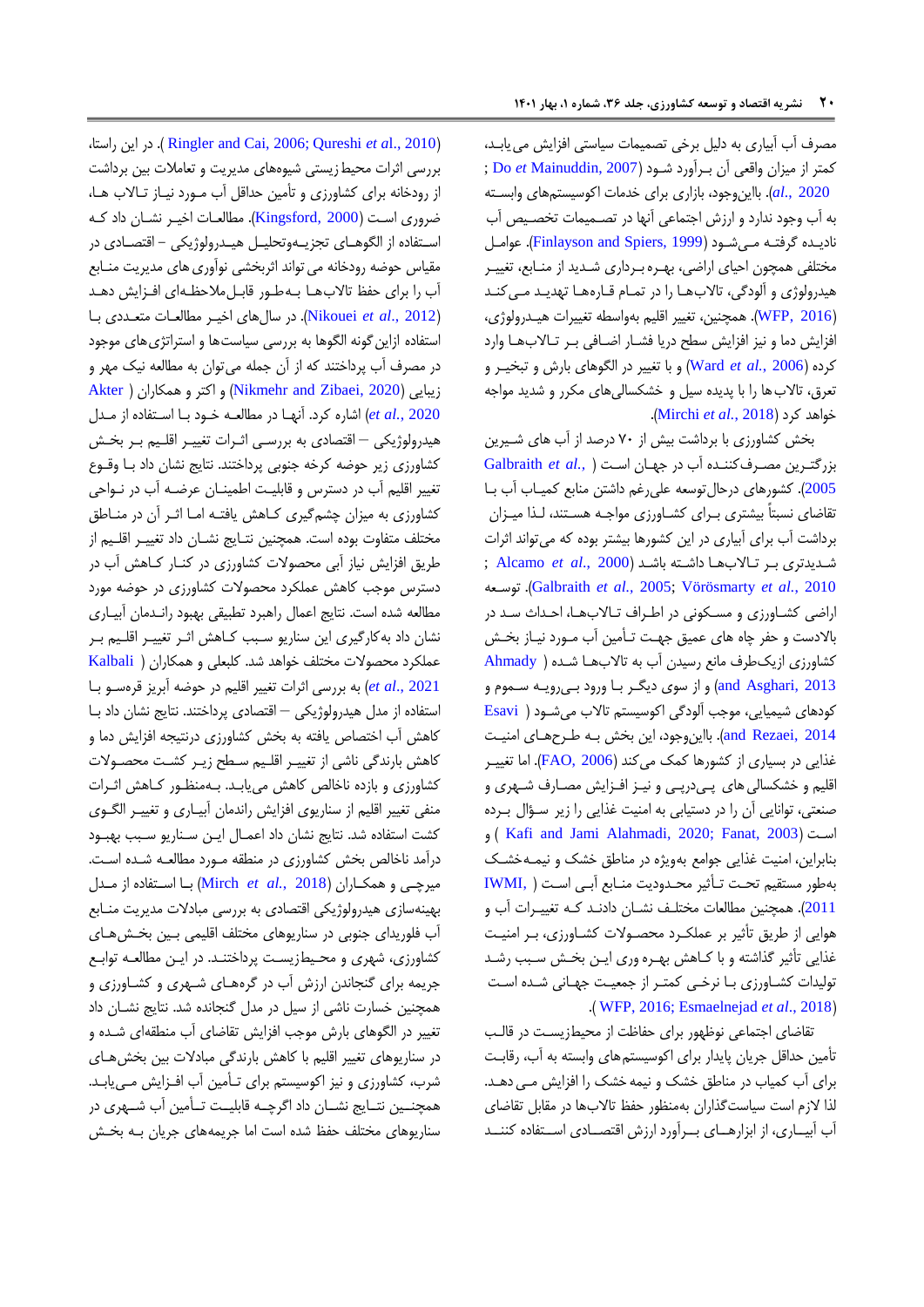کشاورزی و محیطزیست افزایش یافته است. ازآنجاکه هدتف مطالعده حاضر متیریت منابع آب حوضه آبریز قرهسو در شرایط مختلف اقلیمی است لذا همچون مطالعات فوق از مدل هیدرولوژیکی اقتصادی بــرای تخصیص بهینه منابع آب و تأمین امنیت غذایی استفاده شد. همچنین بررسی مطالعات داخلی نشان داد این مطالعات غالباً به مطالعـه اثــرات اجرای سیاستهای مختلف جهت توزیع بهینه آب در شرایط مختلدف اقلیمی بـین دو بخـش کشـاورزی و محـیطزیسـت پرداختـه و دیگـر بخشهای اقتصادی (صنعت، شرب و شیلات) یا در مدل لحاظ نشده و یا بهصورت متغیری برونزا در نظر شده است. اگرچه درایـن بین میتوان مطالعاتی یافت کده بدا اسدتفاده از مدتل یکپارچده اقتصدادی هیدرولوژیکی به تخصیص بهینـه منـابع آب بـین کلیـه بخـش۵هـای اقتصادی و محیطزیست در شرایط خشکسالی پرداختهاندت امدا در ایدن مطالعات بیشتر بعد حفاظت از تالاب مورد توجه بوده ( Ringler and [2006 ,Cai](#page-17-7)[;](#page-17-10) 2012 .,*al et* [Nikouei](#page-17-10) ) و یدا مانندت سدایر مطالعدا حتاکثر سازی منافع یک بخش اقتصادی نسبت به سایر بخشها مورد توجه قرار گرفته است (Ringler and Cai, 2006). لذا در این مطالعه تلاش شده است تا با استفاده از الگوی بهینـهسـازی هیـدرولوژیکی-اقتصادی یکپارچه حوضه رودخانه، توزیع بهینه آب رودخانه قرهسو بین بخش های مختلف مصرف کننده آب با هدف تأمین حـداقل آب مـورد نیاز برای حفظ تالاب میانکاله در شرایط مختلف اقلیمی و نیـز تـأمین امنیت غذایی در شرایط کمآبیاری مورد بررسی قرار گیرد.

تالاب میانکاله با وسعتی حدود ۴۰۰ کیلومترمربع، حدود ۲۶۰۰ سال پیش در اثر پیشروی و گسترش شرقی تپههای ماسهای میانکاله در ایدران شدکل گرفتده )[2008 ,Hofkes and Brouwer](#page-16-0) )و از نظدر هیترولوژیک تحت تأثیر دریای خزر و حوزههای آبخیز باالدست است )[2018 ,USEPA](#page-17-13)). این تاالب بهعنوان اکوسیستمی کمنظیر در سطح جهانی با توجه به تنوع اکوسیستمی بـالا، منـابع بیولـوژیکی مختلـف، زیستگاه بسیار مناسب و باارزش برای حیوانا کمنظید ر و گونده هدای مختلف پرنتگان مهاجر آبزی است. تاالب میانکاله با تولیت 07 درصدت خاویار ایران و پرورش ۲۴ گونه آبزی از اهمیت اقتصادی قابل تـوجهی برخوردار است ([2013 ,EPA](#page-16-12)). ایجاد محیط مناسب بـرای پـرورش طیور، تعلیف دام، تغذیه انسان، انواع گیاهـان دارویـی، ایجـاد فضـای سبز، تهیه حصیر، چوب و سوخت و نیز ایجاد اشتغال برای افراد بومی منطقه از دیگر ارزشهای اقتصادی تاالب میانکاله محسوب مدی شدود )2010 .,*al et* [Amirnejad](#page-16-13)). سیستم رودخانهای که تاالب میانکالده را تغذیه میکنت شامل رودخانههای کوچک ساحلی در غرب کردکدوی و رودخانه قرهسدو بدوده کده از بخدش شدرقی وارد تداالب مدی شدود )[2018 ,USEPA](#page-17-13)). در سالهای اخیر به دلیل کاهش سطح آب دریدا و مستود شتن کانالهای ارتباطی خلیج گرگان با دریای خزر ناشی از افزایش رژیم رسوبگذاری سطح آب خلیج تا 50 سدانت یمتر و وسدعت آن تا ده هزار هکتار کاهش یافته است )[2013 ,EPA](#page-16-12)). از طرف دیگر،

استان گلستان که بخش قابلتوجهی از آن در حوضههای آبریز مذکور قرار گرفته است، با مزیتهای نسبی در زمینه کشداورز ی و بده خداطر ظرفیتها و قابلیتهای بسیار زیاد، نقش اساسی را در توسعه کشاورزی و امنیت غذایی کشور به عهده دارد و علی رغم محدودیت منابع آب توانسته است برخی رتبهها را در تولیت محصوال کشاورزی در کل کشور شامل رتبه اول سویا، رتبه اول خاویار، رتبه سوم گندتم، رتبه سوم پنبه، رتبه سوم کلزا، رتبه چهارم برنج، رتبه پنجم زیتدون ، و رتبه چهارم ماهی گرمابی را کسب نماید ( Golestan Provice .)[Governorate, 2018](#page-16-14)

با توجه به مطالعات انجام شده در زمینـه اثـرات خشکسـالی بـر فعالیتهای اقتصادی و بخش محیطزیست و نیدز بدا توجده بده ارزش اقتصادی و محیطزیستی تاالب میانکاله، بهمنظور حفدظ و تدأمین آب مورد نیاز تالاب میانکاله در خلیج گرگان و جلوگیری از خشک شـدن آن و همچنین استفاده از ظرفیدت منطقده در راسدتای امنیدت غدذائی کشور، توجه به مدیریت منابع آب در حوضههای آبریز قرهسو و خلـیج گرگان بسیار حائز اهمیت است. همچنین ازآنجاکده بخدش اعظدم آب مورد نیاز خلیج گرگان و تالاب میانکاله از طریق حوضه آبریز قـرهسـو تأمین میشود و نیز با توجه به اینکه آببنتها بهعنوان یکدی از مندابع بالقوه ذخیره آب در این حوضه هستنت لذا چگونگی متیریت منابع آب در حوضه آبریز قرهسو بهگونهای که تاالب میانکاله حفظ شدود بسدیار مهم میباشت. با توجه به اینکه مطالعاتی که در منطقه صدور گرفتده جامعیتی که متیریت یکپارچه از طریق متل هیترولوژیکی- اقتصادی انجام میدهد را ندارد لذا در این مطالعه تلاش شده است تا با استفاده از الگـوی بهینــهســازی هیــدرولوژیکی-اقتصــادی یکپارچــه حوضــه رودخانه، توزیع بهینه آب رودخانه قرهسدو بدین بخدش هدای مختلدف مصرفکننته آب با هتف تأمین حتاقل آب مورد نیاز برای حفظ تاالب میانکاله در شرایط مختلف اقلیمی و نیز تأمین امنیت غذایی در شرایط کمآبیاری مورد بررسی قرار گیرد.

# **روش تحقیق**

در این مطالعه بهمنظور تخصی بهینه آب رودخانه قرهسدو بدین کاربران موجود در حوضه (بخش کشاورزی، شرب، صنعت، شـیلات و محیطزیست) و حفظ اکوسیستم تالاب میانکاله از مدل تجربی حوضه رودخانه استفاده شت )2019 ,*al et* [Mirkarimi](#page-17-14)). متل تجربی حوضه رودخانه از سه مؤلفه فرم کاهشی هیدرولوژیکی`، مؤلفه بهینــه ســازی اقتصادی منطقهای و مؤلفه محیطزیستی تشکیل شده و قـادر بـه برقدراری پیوندتی یکپارچده بدین اجدزای هیدترولوژیکی، اقتصدادی، محیطزیستی و نهدادی اسدت. همچند ین، ایدن مدتل یکپارچده رفتدار گرههای تقاضای آب را تحت سناریوهای مختلف خشکی شبیهسدازی

1

<sup>1-</sup> Reduced form Hydrological Component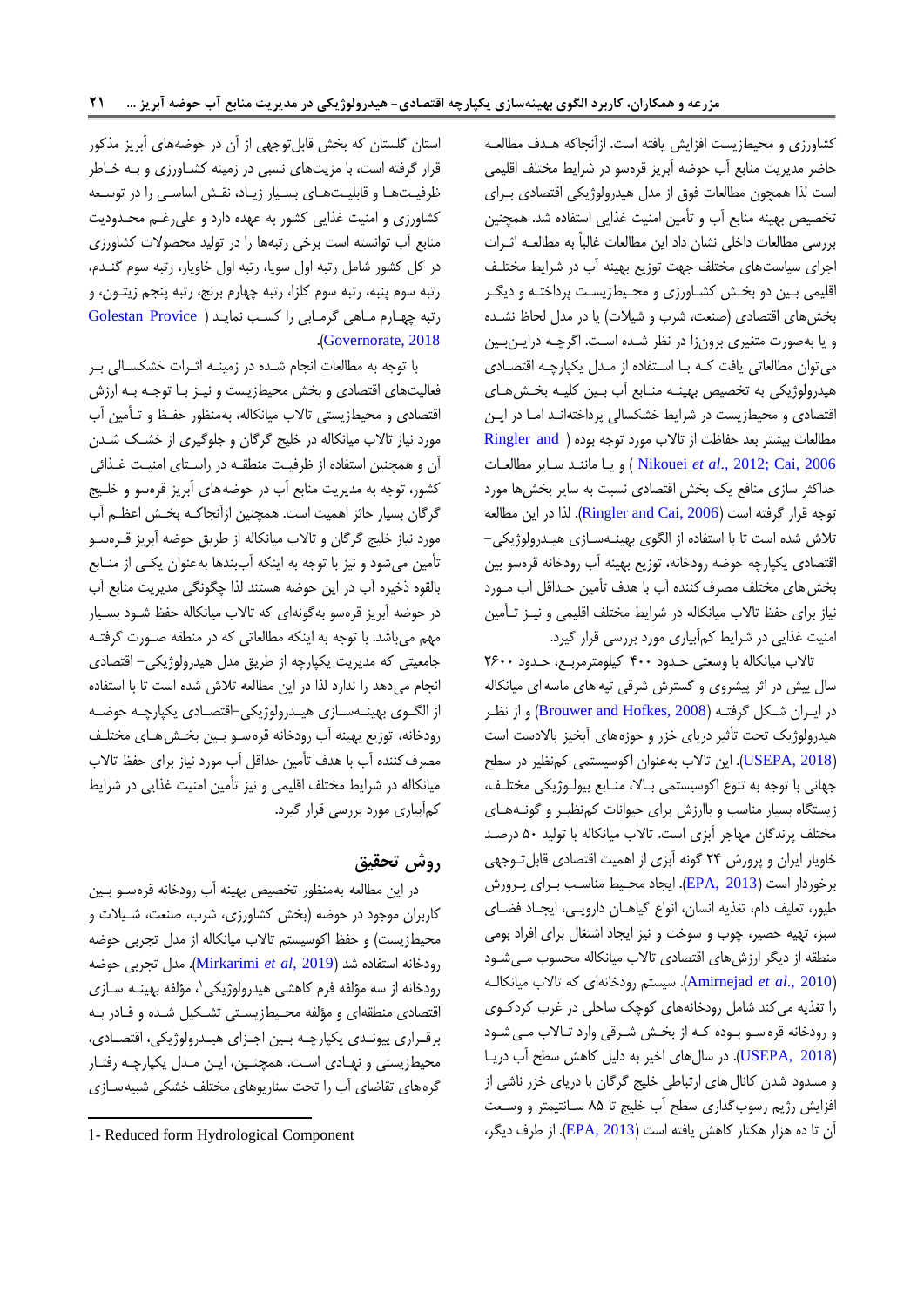میکند. ارتباط بین سه جزء مدل امکان ارزیـابی دقیـق اثـرات کمّـی خشکسالی بر قابلیت دسترسی به آب در حوضه رودخانه تحت مطالعه، و نیز ارزیابی اثرات آن بر رفتار کاربران و منافع اقتصادی، اجتماعی، خصوصـی و هزینــههـای مصــرف آب را فــراهم مــیکنــد. مــدل هیترولوژیکی حوضه رودخانه مبتنی بر اصل تعادل آب بوده که حجدم آب موجود در قسمتهای مختلف رودخانه را تعیین میکنت. مقدتار آب موجود میتواند پس از در نظر گرفتن محدودیتهای محیطزیستی

$$
Max\ z = \sum_{k} \sum_{t} \frac{NBA_{k,t}^{s,p}}{(1+r_a)^t} + \sum_{u} \sum_{t} \frac{NBU_{u,t}^{s,p}}{(1+r_u)^t} + \sum_{u} \sum_{t} \frac{NBI_{u,t}^{s,p}}{(1+r_i)^t} + \sum_{u} \sum_{t} \frac{NBF_{u,t}^{s,p}}{(1+r_f)^t} + \sum_{u} \sum_{t} \frac{NBE_{e,t}}{(1+r_e)^t} \tag{1}
$$

 $= -50$ 

ابتتا با استفاده از متل تجربی حوضه رودخانده تخصدی آب در شرایط نرمال و خشکسدالی بررسدی و سدپس رفتدار کداربران آب در وضعیت های مختلف اقلیمی شبیه سازی شد. هدف مدل بهینه سازی حوضه رودخانه، حداکثر سازی ارزش حال خالص تنزیلشـده<sup>\</sup> منـافع اقتصادی و محیطزیستی کدل حوضده در طدول دوره ی 17 سداله بدا توجه به محـدودیتهـای هیـدرولوژیکی و اقتصـادی اسـت. مسـئله بهینهسازی برای کل حوضده رودخانده بده صدور رابطده ) 1( اسدت :([Nikouei](#page-17-10) *et al.*, 2012)

که در آن z Max حتاکثر سازی تابع هتف که همان ارزش حال خالص تنزیل شده است، است. NBU ،NBA و NBE و به ترتیب منفعت خالص بخش کشاورزی، شرب، صـنعت، شـیلات و محیطزیست را تحت سدناریو عرضده آب )s )و گزینده سیاسدتی )p ) نشان میدهد. منفعت خالص از تفاوت هزینه کل از منفعت کل بـه دست میآید. در رابطه (۱)، r بیانگر نرخ تنزیـل و انـدیس k بیـانگر گره مصرف آب آبیاری، u بیانگر گره مصـرف غیـر آبیــاری (شــرب، صنعت و شیلات) و e بیانگر گره محیطزیستی است. منفعت کـل برابر با تمایل به پرداخت خـدمات تفرجـی و محـیطiزیسـتی حوضـه رودخانه قرهسو که از مطالعه میرکریمی و همکاران [\)](#page-17-14) *et* [Mirkarimi](#page-17-14) [2019](#page-17-14) *.*,*al* )استخراج شت و ارزش اقتصدادی محصدوال و خدتما بخش کشاورزی (رابطه ۲)، شـرب، صـنعت و شـیلات (رابطـه ۴) و هزینه کل شامل هزینههای انرژی، بهرهبرداری و نگهتاری، تصدفیه، برداشـت و انتقـال آبهـای سـطحی و زیرزمینــی در هــر گــره مصرف کننده است. منفعت کل کشاورزی برابر با تمایل بـه پرداخـت کشاورزان برای استفاده از آب در بخش کشاورزی است که با استفاده از میزان افزایش درآمد خالص مزرعـه ناشـی از تغییـر در مقـدار آب مصرفی انتازهگیری میشود. رابطه )2( منافع آب کشاورزی را تحدت سناریوی عرضه آب s و گزینه سیاستی p نشان میدهت:  $TB_{agr,t}^{s,p} = (p_j * Y_{apply_{agr,c,k}}^s - AC_{apply_{agr,c,k}})$  (Y)  $* L_{apply_{agr},c,k,t}^{s,p}$ 

 $\overline{a}$ 1- Discounted Net Present Value

برای فعالیتهای اقتصادی، استفاده شود. در بخش اقتصادی با استفاده از توابع تقاضای آب و با توجه به محتودیت های فنی و منابع، منافع اقتصـادی گـره هـای متقاضـی آب حـداکثر مـی شـود. در جـزء محیط زیستی نیز، منافعی را که خصوصیات محیطزیستی برای جامعـه به ارمغان میآورد را حتاکثر کرده و آنها را بدا مندافع حاصدله از سدایر کاربردها مقایسه میکنت )[2014 ,](#page-16-15)*al et* Kahil).

ده مست $k$  در ایدن  $\log p_{{\cal U}_{\cal S}gr}^{n}$  مصرف آب $app_{{\cal V}_{\cal S}gr}^{n}$  مصرف آب کشاورزی، p قیمت هر واحت محصول )میلیون ریال بر هر کیلوگرم(، s AC هزینه متوسط تولیت هر کیلوگرم محصول در هکتدار ، L سدطح زیر کشت هر محصول )هکتار( تحدت سدناریوی آبیداری s و گزینده Y<sup>s</sup> سیاستی p و عملکرد محصول )کیلوگرم در هکتدار( در سدناریوی آبیداری s اسدت. بدهمنظدور بررسدی تدأثیر کدمآبیداری بدر عملکدرد محصوال کشاورزی معادله 3 به متل اضافه شت:  $Y_{apply,agr,c,k}^s$  ( $\uparrow$ )

 $= ((100 - Defyield_{i,s}))/100) * Y_{apply_{aqr},c,l}$ در ایسن رابطــه  $\mathit{Defyield}_{j,s}$  درصــد کـــاهش در عملکـــرد محصـولات در سـناریوی آبیــاری s مسـتخرج از مطالعــه ممــن و [Ouda](#page-17-16) *et al*., [\(](#page-17-16) همکاران و اودا ،([Memon](#page-17-15) *et al*., 2021( همکاران [2021](#page-17-16)(، اللیتدا و والکاندان )[2019 ,Vallalkannan and Lalitha](#page-17-17))، الشددوادفی و همکدداران ) 2020 *.*,*al et* [Shawafy-El](#page-16-16))، پددتن و همکداران ) [2011 .,](#page-17-18)*al et* Patane)، مولوگتدا و کدانن [\)](#page-17-19) [Mulugeta](#page-17-19)  $E$ brahimipak [\)](#page-16-17)، ابراهیمی پاک و همکاران  $\langle$ and Kannan, 2015 عملکرد محصـولات کشــاورزی در  $Y_{apply_{agr,c,k}}$  و  $\ell$ et al., 2018 سال موردمطالعه (۱۳۹۷) است. بررسبی نظـرات خبرگـان و سـابقه کشت محصولات کشاورزی در شـرایط مختلـف اقلیمـی در منطقـه نشان داد تحت شرایط کمآبی کشاورزان تمایل به حفدظ سدطح زیدر کشت محصولات دارند. لذا این تمایل بـه حفـظ تحـت عنـوان قیـد امنیت غذایی بهصورت رابطه ۴ به معادلات اضافه شد:  $L_{apply_{agr},c,k,t}^{s,p} = (1 \pm \alpha) * L_{apply_{agr},c,k,t}$  (۴)

 $L^s$  در این رابطه L سطح زیر کشت محصولات در شرایط پایـه، سطح زیر کشت تحت سناریوی آبیاری s و α درصت تغییر در سدطح زیر کشت هر محصول در شرایط کمآبیاری و خشکسالی بوده که بدر اساس نظر کارشناسان و اطلاعات کشت در منطقه در طی سال های مختلف بهدستآمته است.

تمایل به پرداخدت مصدرف کنندتگان شدهری بدر مبندای مندافع اقتصادی حاصل از مصرف آب بوده و بر اساس کشش قیمتی تقاضدا در گرههای مصرف شهری به دست میآیت )رابطه 0(.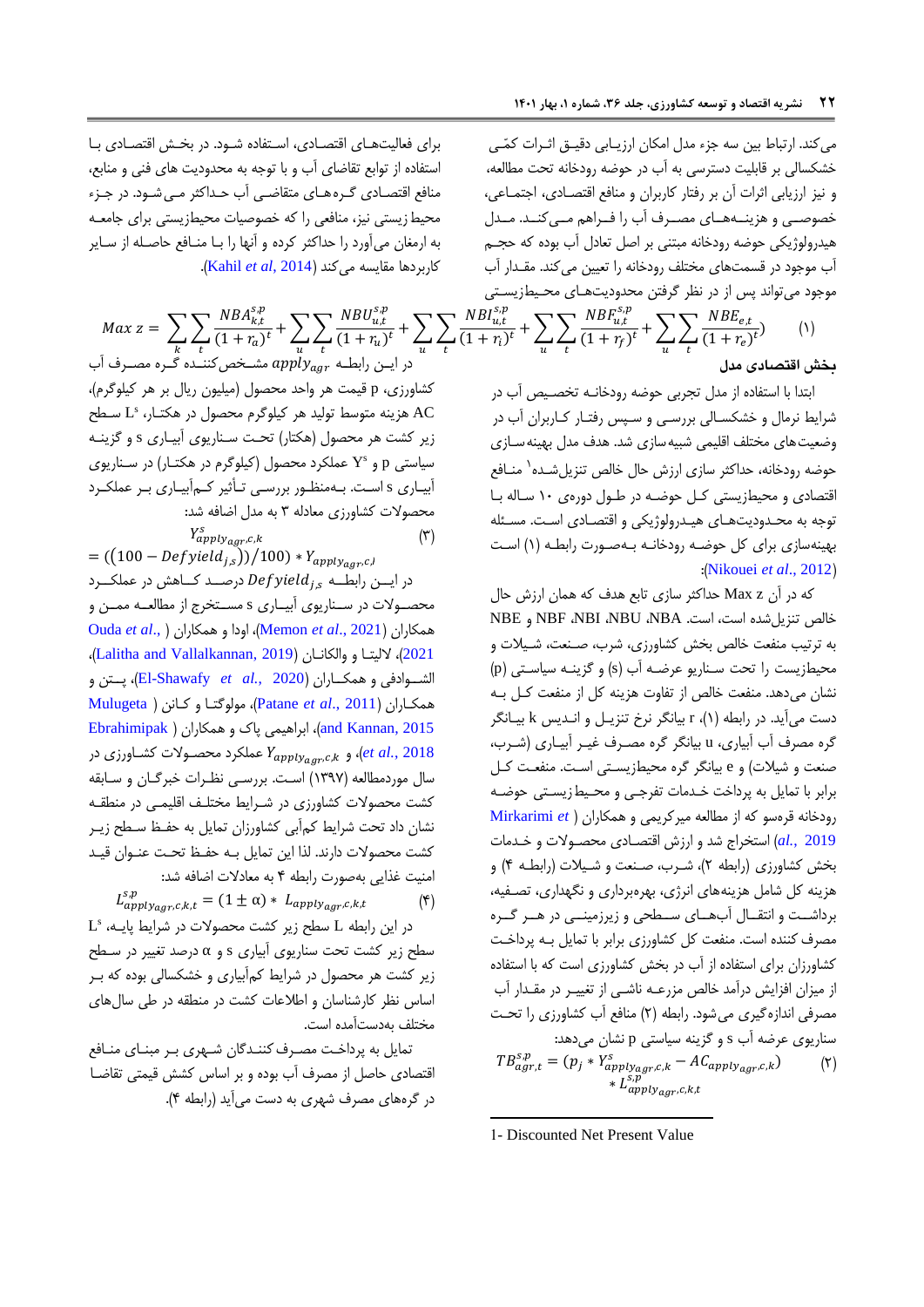$TB_{urb,t}^{s,p} = \beta_{urb}^{intercept} + \beta_{urb}^{linear} X_{apply_{urb},t}^{s,p}$  ( $\Delta$ ) +  $\beta_{urb}^{quadratic}(X_{apply_{urb},t}^{s,p})^2$ 

در رابطه فوق  $\beta$  ها پارامترها و بالانویسهای آنها به ترتیب جزء ثابت )intercept)، خطی )linear )و درجده دوم )quadratic )بدرای استفاده آب در هر گره مصرف آب شرب  $\left( apply_{urb} \right)$  در زمــان t را ; Kahil *et al*[., 2016;](#page-16-19) [Booker](#page-16-18) *et al*., 2005 ( یدهدت مد نشدان .)[Nikmehr and Zibaei, 2020](#page-17-11)

بهمنظور برآورد ضرایب تابع منافع آب شرب، ابتدتا از رابطده )0( مشتق گرفته شت و سپس با توجه به اینکده مندافع نهدایی حاصدل از مصرف هر واحت آب شهری برابر با هزینه نهایی مصرف است، و نیز کشش قیمتی تقاضا<sup>\</sup> مقدار پارامترهـا محاسـبه گردیـد. تـابع منــافع سالانه آب صنعت و شیلات نیز از رابطه (۵) به دست می آیـد امـا بـا توجه به اینکه در صورت عدم مصرف آب در بخش صنعت و شیلات منافع کل حاصل از مصرف برابر صفر خواهت بود لذا در رابطده فدوق برابر صفر است. منافع محیطزیستی نیـز بـا اسـتفاده از  $\beta^{intercept}$ تمایـل بـه پرداخـت بازدیدکننـدگان از سـایتهـای محـیطزیسـتی اندتازه گیدری مدی شدود )[2003 ,McConnell and Haab](#page-16-20)). مندافع خالص محیطزیستی حوضه آبریز قرهسو (منافع حاصـل از آببنـدها، ست و جریان آب رودخانه( از رابطه )0( به دست میآیت [\)](#page-17-10) *et* [Nikouei](#page-17-10) :)*al*[., 2012](#page-17-10)

$$
NB_{e,t}^{s,p} = TB_{e,t}^{s,p} - TC_{e,t}^{s,p}
$$
  
\n
$$
\forall \quad e \ni \text{res}, riv
$$
  
\n
$$
c_1 \ni \text{const}
$$
  
\n
$$
c_2 \ni \text{res}
$$
  
\n
$$
c_3 \neq 0
$$
  
\n
$$
c_4 \neq 0
$$
  
\n
$$
c_5 \neq 0
$$
  
\n
$$
c_6 \neq 0
$$
  
\n
$$
c_7 \neq 0
$$
  
\n
$$
c_8 \neq 0
$$
  
\n
$$
c_9 \neq 0
$$
  
\n
$$
c_9 \neq 0
$$
  
\n
$$
c_9 \neq 0
$$
  
\n
$$
c_9 \neq 0
$$
  
\n
$$
c_9 \neq 0
$$
  
\n
$$
c_9 \neq 0
$$
  
\n
$$
c_9 \neq 0
$$
  
\n
$$
c_9 \neq 0
$$
  
\n
$$
c_1 \neq 0
$$
  
\n
$$
c_2 \neq 0
$$
  
\n
$$
c_3 \neq 0
$$
  
\n
$$
c_4 \neq 0
$$
  
\n
$$
c_5 \neq 0
$$
  
\n
$$
c_7 \neq 0
$$
  
\n
$$
c_8 \neq 0
$$
  
\n
$$
c_9 \neq 0
$$
  
\n
$$
c_9 \neq 0
$$
  
\n
$$
c_9 \neq 0
$$
  
\n
$$
c_9 \neq 0
$$
  
\n
$$
c_9 \neq 0
$$
  
\n
$$
c_1 \neq 0
$$
  
\n
$$
c_2 \neq 0
$$
  
\n
$$
c_3 \neq 0
$$
  
\n
$$
c_4 \neq 0
$$
  
\n
$$
c_5 \neq 0
$$
  
\n
$$
c_7 \neq 0
$$
  
\n
$$
c_8 \neq 0
$$
<

## **بخش هیدرولوژیکی مدل**

متل هیترولوژیکی فرم کاهشی حوضه رودخانه مبتنی بدر اصدل تـوازن آب<sup>۲</sup> بـرای هـر دو جریـانهـای سـالانه و ذخـایر آب اسـت )2014 .,*al et* [Taghavi](#page-17-0)). جریانهای ساالنه عبار از منابع عرضه هیدترولوژیکی، ذخدایر آب، روابدط عملکدردی و جغرافیدایی جریدان رودخانه و آب برداشتشته جهت مصارف مختلف است. جریانهدای سطحی منبع عرضه هیترولوژیکی بوده هرچنت خود متدأثر از میدزان بارندگی خواهند بود. کل جریان ورودی به گرههـا از رابطـه (۶) بـه دست میآیت:

 $X_{inflow,t}^s = \rho^s Source_{inflow,t}$  (Y)

در این رابطه inflow گرههای عرضه آب،  $\rho^s$  درصد تـأمین آب در سناریوی s، source حجم آب عرضهشدته توسدط مندابع عرضده

 $\overline{a}$ 

(میلیون متر کعب) و X کل جریان ورودی به گرهها است. بهمنظور تعیین روابط جغرافیایی بین گرههای مختلف موجدود در

حوضه نقشه شماتیک بین آنها با توجه به سامانه اطلاعات جغرافیایی حوضه آبریز قرهسو و اطلاعات بهدستآمده از شرکت آب منطقـه|ی گلستان ترسیم شت [\)شکل 1\(.](#page-7-0) با استفاده از ایدن نقشده و بدر اسداس اصل توازن آب ارتباط جغرافیایی بدین گدره هدای موجدود در حوضده مشخص شد. میـزان برداشـت از آبهـای سـطحی و زیرزمینـی بـا استفاده از رابطه (۸) نشــان داده شــد. در ایــن رابطــه apply بیــانگر برداشت بوده کـه مقـداري از آن مـورد مصـرف (use) قـرار گرفتـه، بخشدی نفدوذ )seepage )و بخشدی دیگدر بده صدور جریدان هدای  $\Delta$  بازگشتی (return) به رودخانه بازگشت مـی کنـد. در ایـن روابـط ماتریسی است که دارای مقادیر واحد بوده و گرههای مشـخص شـده بهصور زیرنویس را به هم متصل میکنت.

$$
X_{apply,t}^{s,p} = \sum_{divert} \Delta_{divert, apply} X_{divert,t}^{s,p}
$$
  
+ 
$$
\sum_{divert} \Delta_{pump, apply} X_{pump,t}^{s,p}
$$
 (A)

 $\forall \textit{ apply } \exists \textit{ apply}_{agr}, apply_{urb}, apply_{ind}, apply_{fsh}$ ∀ apply ∋ apply<sub>agr</sub>, apply<sub>urb</sub>, apply<sub>ind</sub>, apply<sub>fsh</sub> ∀ ∋ divert<sub>aar</sub>, divert<sub>urb</sub>, divert<sub>ind</sub>, divert<sub>fsh</sub>

در حوضه آبریز قرهسو عالوه بر سفرههای آب زیرزمینی بهعنوان منبــع طبیعــی ذخیــره آب، ســد نومــل و آببنــدهای موجــود در شهرستانها نیز بهعنوان منبع بالقوه ذخیره آب محسدوب مدی شدونت . ذخیره سالانه منبع (z) با استفاده از رابطه (۹) تعیین می شود، کـه در این رابطه  $z_{\rm res, t}$  ذخیره سالانه سد یا آببند،  $z_{\rm res, t-1}$  ذخیره سال قبـل منبع و evp میزان تبخیر از منبع و rel خـالص ورودی و خروجـی از منبع را نشان میدهت:

$$
Z_{res,t}^{s,p} = Z_{res,t-1}^{s,p} - \sum_{rel} \Delta_{res,rel} X_{rel,t}^{s,p}
$$

$$
- \sum_{evp} \Delta_{res,evp} X_{evp,t}^{s,p}
$$

$$
(9)
$$

بهمنظور جلوگیری از تجاوز مقتار آب موجود در ست و آببنتها از ظرفیت واقعی آنها دو محتودیت حتاکثر و حتاقل مقتار بدرای مندابع در نظر گرفته شت )[2006 .,](#page-17-3)*al et* Ward). با توجه بده اصدل تدوازن آب، معادله توازن آب برای منابع زیرزمینی نیز با استفاده از رابطده 3 :)Ward *et al.*[, 2006](#page-17-3)( آمت بهدست

$$
Z_{gwf,t}^{s,p} = Z_{gw,t-1}^{s,p} - \sum_{adaq} \Delta_{adaq,gwf} X_{adaq,t}^{s,p}
$$
 (1)

در این رابطه،  $_{\rm zgwf,t-1}$  وضعیت ذخیره سفره زیرزمینـی در سـال پایه،  $\rm z_{gwf,t}$  تغییر حجم سالانه آب سفره زیرزمینی و  $\rm z_{gwf,t}$  وضعیت منبع در سال t است. با توجه به اینکه تقاضای آب کشاورزی متأثر از الگوی استفاده از زمین است، لذا در این مطالعه محتودیت زمین نیدز به معادال اضافه شت.

 $\text{Adibpour and }$  1 - کشش قیمتی تقاضا از مطالعه ادیبپور و شیرآشیانی ( [2014 ,Shirashiani](#page-15-0) )استخراج شت

<sup>2-</sup> Mass Balance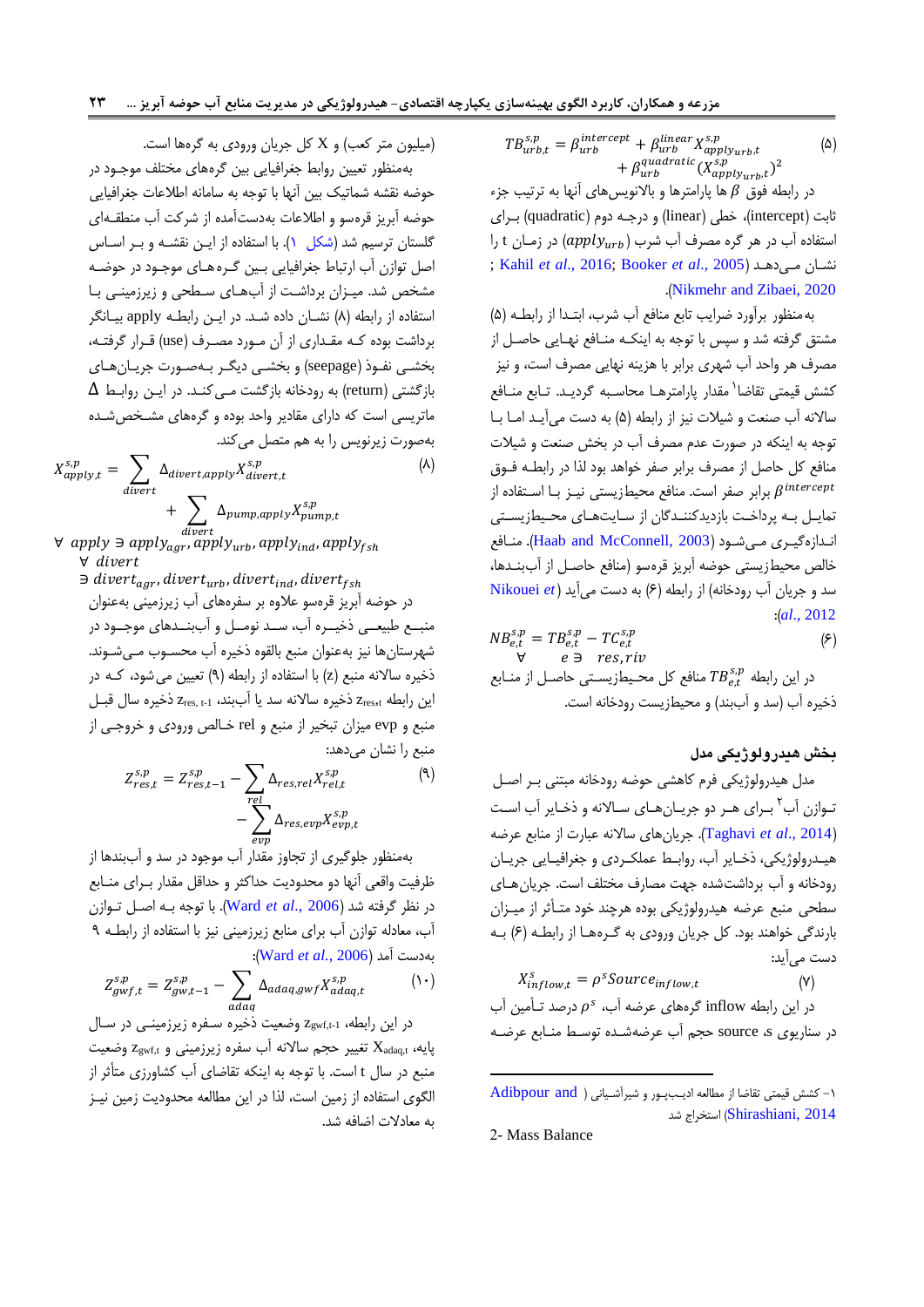



این محدودیت بیان می کند کـل سـطح زیـر کشـت محصـولات زراعی و باغی در هر شهرستان (گره) از کل زمینهای موجـود در هـر گره در هر زمان نمیتوانت بیشتر باشت.

خشکی یکی از خصوصیات ذاتی کشور ما بوده و بروز خشکسـالی در سالهای اخیر و به دنبال آن کمآبی این مسدأله را تشدتیت کدرده و بخش کشاورزی را با مشکال مختلفی مواجه کرده است. با توجه به این مطالب و کمبود آب در کشور، استفاده بهینه از آب در زراعت آبد ی امری ضـروری اسـت. کـم|بیـاری یـک راهکـار بهینـه بـرای تولیـد محصوال تحت شرایط کمبود آب است. در این روش متیریت آب با کاهش درصتی از آب توصیه شته و تعیین حت بهینه آن میتدوان بده محصول ایتهآل دست یافدت )[2010 ,Naderi](#page-17-20)[;](#page-16-21)[2011 ,Fardad](#page-16-21)) . در کمآبیاری عمداً به گیاهان اجازه داده مـی شـود تولیـد کمتـری داشـته باشنت. هتف آبیار افزایش کارایی مصرف آب از طریق کداهش میدزان آب در هر آبیاری و یا تعتاد آبیاریهدا اسدت )[2009 ,Smardon](#page-17-21)). در

<span id="page-7-0"></span>این مطالعه کمآبیاری در شرایط خشکسالی بهصور درصدت ی از کدل آب آبیاری برای محصول مورد نظدر در شدرایط نرمدال بده معدادال اضافه شده است (رابطه ١١).

 $X_{apply_j,t} = ((100 - Deff_{j,s})) / 100) * X_{apply_j,t}$  (1) در این رابطه،  $X_{apply_{i,j},t}$  مقدار آب برداشتشده توسط محصول j ام و s,Deff<sup>j</sup> درصت کاهش آب مصرفی محصول j در شرایط کمبدود آب و در سناریوهای مختلف (s) را نشان می دهد.

ازآنجاکـه رودخانـه قـرهسـو حـدود ۵۲٪ آب ورودی بـه تـالاب میانکاله را تأمین میکنت )2014 .,*al et* [Taghavi](#page-17-0) )لذا تأثیر بسدزا یی در اکولوژی گونههای گیاهی و جـانوری تـالاب و بـهویـژه در ناحیـه ساحلی اطراف رودخانه دارد. بهمنظور تعیین مقتار جریان محیطزیستی بده تداالب از مطالعده تقدوی و همکداران )2014 .,*al et* [Taghavi](#page-17-0) ) استفاده شت. بر اساس مطالعه مذکور حتاقل جریان وردی به تداالب از رودخانه قرهسو با هدتف حفدظ تداالب میانکالده بده عندوان زیسدتگاه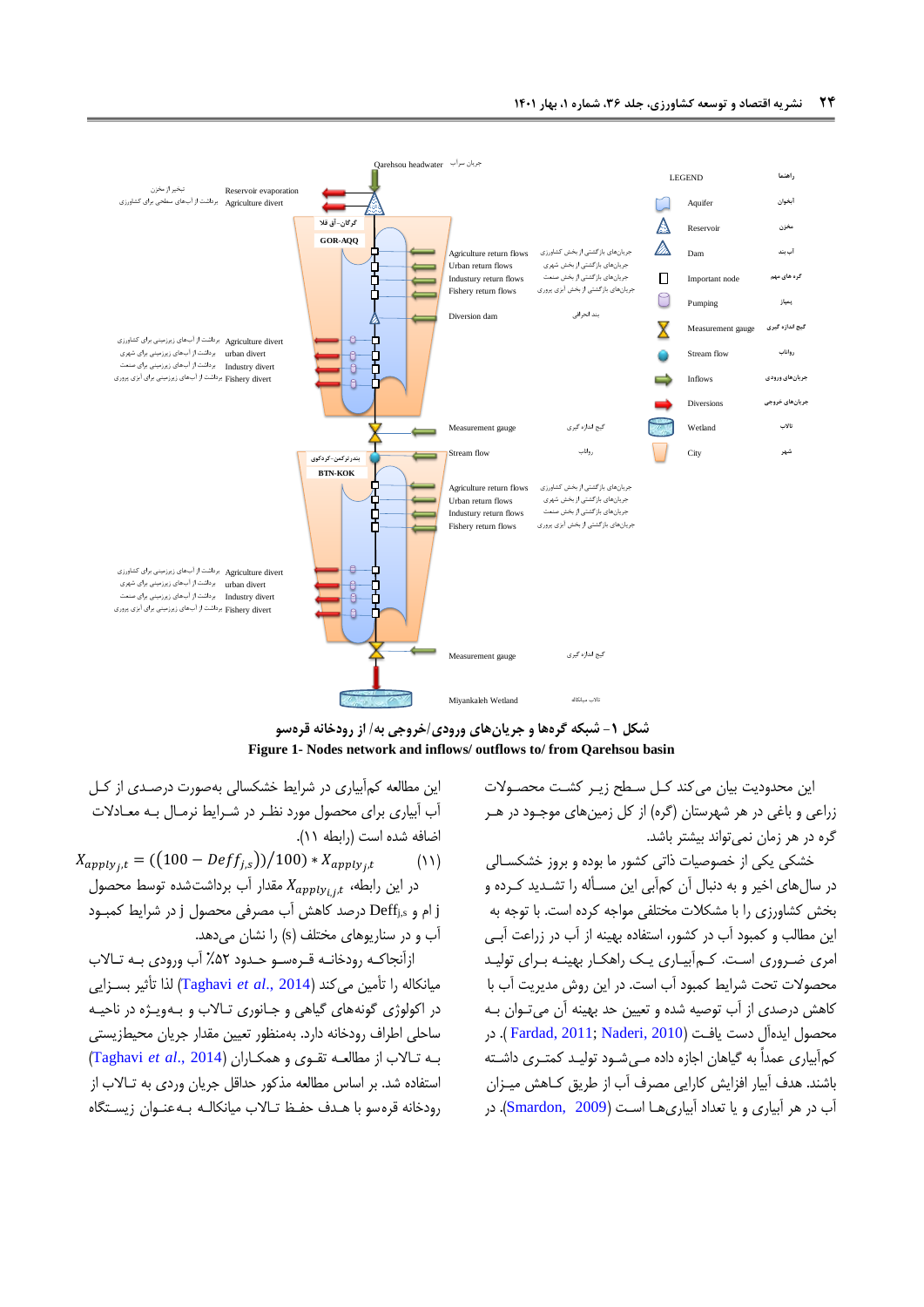پرنتگان آبزی و کنار آبزی در محتوده 17 تا 15 میلیون متر مکعب در سال است. با توجه به اطلاعات موجود، در شرایط فعلی (پایـه) مقـدار جریانات ورودی به تالاب از رودخانه قره سو کمتر از نیـاز آبـی تـالاب بوده و در شرایط نرمال با توزیع بهینه منابع آب حوضه بین بخشهای اقتصادی میزان آب دریافتی تاالب میانکاله از رودخانه قرهسدو نسدبت به شرایط پایه بایستی افزایش یافته، بهطوری که حداقل نیـاز تـالاب (۱۸ میلیون مترمکعب در سال) را تأمین مـی کنـد. اگرچـه حجـم آب ورودی به تالاب در سناریوی خشکسالی کاهش یافته است امـا ایـن میزان برابر با حداقل دبی مورد نیاز در شرایط نسبتاً مناسب بــوده لــذا حفظ محیطزیست تاالب متنظر قرار گرفته است. همچنین با توجه به اینکه هدف مطالعه حاضر حفظ تالاب میانکاله در شـرایط خشکسـالی است، لذا گزینه سیاستی تأمین نیاز محیطزیستی تداالب در دو حالدت نرمال و خشکسالی مورد بررسی قرار گرفت. سیاست حفدظ تداالب از کاهش مقتار آب سرمنشأ بر میزان مصرف آب سایر بخدش هدا تدأثیر خواهد گذاشت. رابطه (١٢) و (١٣) به عنوان یک محدودیت نهادی بـه الگوی یکپارچه حوضه آبریز قرهسو به ترتیدب بدرای حفدظ تداالب در شرایط خشکسالی و نرمال اضافه شت:

 $\bar{X}_{divert_{wet}}^{S(ins)lower} = 10$   $\forall$   $s = Drought$  (\Y)  $\bar{X}_{divert_{wet}}^{S(ins)_{lower}} = 18$   $\forall$   $s = Normal$  ( $\Upsilon$ )

همچنین دو سدناریو بدرای عرضده سدر آب رودخانده و آبهدای سطحی بهصورت یک دورهی ۱۰ ساله به شرح زیر در نظر گرفته شد: سناریو عرضه آب نرمال: در این سناریو 177 درصت حجم سدر آب در سال پایه بهعنوان عرضه آب در نظر گرفته میشود.  $\rho^s = \frac{0}{100}$   $\forall$   $s = Normal$   $(\forall^e)$ 

سناریو عرضه آب خشکسالی: در این سناریو ۵۰ درصد میـانگین وزنی عرضه آب سال پایه بهعنوان عرضـه اولیـه آب در نظـر گرفتـه میشود.

 $\rho^s = \% 50$   $\forall$   $s = Drought$  (\\ampha \text{ \text{ \text{ \text{ \text{ \text{ \text{ \text{ \text{ \text{ \text{ \text{ \text{ \text{ \text{ \text{ \text{ \text{ \text{ \text{ \text{ \text{ \text{ \text{ \text{ \text{ \text{

در این مطالعه اطلاعات مربوط به گرههای عرضه و تقاضای آب، میزان تبخیر و نفوذ در منطقه از شرکت آب منطقهای استان گلسدتان، سدطح زید ر کشدت ، قیمدت و عملکدرد محصدوال از سدازمان جهداد کشاورزی استان و میزان مصرف شهری از اداره آب و فاضالب استان گلستان جمعآوری گردیت. سپس الگوریتمهای الزم برای دستیابی بده متل یکپارچه حوضه رودخانه در بسدته ندرم افدزاری GAMS نوشدته )2013 *.*,*al et* [Blaco](#page-16-22) )و برای هر گزینده سیاسدتی و هدر سدناریوی عرضه آب بهصورت جداگانه اجرا شد.

### **منطقه مورد مطالعه**

حوضه آبریز قرهسو یکی از حوضههای واقعشته در استان گلستان است که با مساحت حـدود ۱۷۶۱۰۰ هکتـار حـدود ۸ درصـد آن را در برمی گیرد. رودخانـه قـرهسـو از الحـاق چنـد رودخانـه کـوچکتر کـه

مهم ترین آنها رودخانههای کردکوی، شصتکلاته، زیارت و گرمابتشت است تشکیل شته است. این رودخانههای کوچکتر پدس از الحاق به یکدیگر در مجاورت روستای قره سو به خلیج گرگان) جریان مییابت [\)شکل 2\(](#page-9-0). ست نومل با گنجایش 0 میلیون مترمکعدب و حجدم تنظیمی حتود 10 میلیون مترمکعب در 12 کیلدومتری جندوب شدرق ی گرگان احداث شده است که آبیاری ۴ هزار هکتار از اراضی زیر کشت را به خود اختصاص داده است. بررسی رونت جریان رودخانده قدره سدو نشان داد جریان رودخانه قرهسدو از مهرمداه روندت افزایشدی بده خدود میگیرد و در فروردین به بیشترین مقتار خود میرست، سدپس آبدتهی رودخانه کم میشود و در مردادماه به کمتدرین مقدتار خدود مدی رسدت .[\)3 شدکل](#page-9-1)( [\)](#page-9-1)[Rigenal Water Company of Golestan, 2016](#page-17-22)( بررسی رونت میانگین آب ورودی به تاالب میانکاله در خروجی رودخانه قرهسو نیز بیانگر کاهش جریان آب ورودی به تاالب است [\)شکل 0\(](#page-9-2).

پناهگاه حیات وحش میانکاله با وسعت ۶۷۰۰۰ هکتـار در غـرب استان گلستان و شرق استان مازنتران واقع شته است. تاالب میانکاله بهعنوان بخشی از شبهجزیره میانکاله است که در منتهد یالید ه جندوب شرقی دریای خزر قرار گرفته است. آب مورد نیـاز تـالاب میانکالـه از منابع گوناگونی همچون نزولات جـوی، آب هـای سـطحی، آب هـای زیرزمینی و نوسانات دریای خزر تأمین مـیشـود. همچنـین رودخانـه قرهسو (سیاهآب) و رودخانـه غازمحلـه در غـرب گلسـتان دو سیسـتم رودخانهای تغذیهکننته تاالب میانکاله میباشنت )[2013 ,EPA](#page-16-12)).

# **نتایج و بحث**

برای تأمین پایتار آب برای حفظ محیطزیست تاالب میانکالده بدا توجه به اینکه مصرف بخش شرب در اولویت اول تخصیص قرار دارد، لذا امکان کاهش آب تحویلی به این بخش وجود نتارد. به همین دلیل سایر بخشها بهویژه بخش کشاورزی بایـد بیشـترین مسـاعدت را در تأمین آب مورد نیاز تالاب متقبل شود. جدول ۱ وضعیت جریـان هـای محیطزیستی به تاالب در شرایط نرمال و خشکسالی را بر اساس نتایج الگوی اقتصادی–هیدرولوژیکی حوضه آبریز قرهسو نشان میدهـد. در سال پایه کل منابع آب حوضه )بتون اعمال هرگونه سدنار یو عرضده و گزینه سیاستی) معادل ۵۷۳ میلیارد متـر مکعـب بـوده کـه در سـناریو عرضه نرمال آب و با در نظر گرفتن سیاست حفظ تالاب در شـرایط مناسب حجدم کدل جر یدان در حالدت بدتون اعمدال هدر دو سیاسدت کمآبیاری و امنیت غذایی و با اعمال دو سیاست فوق نسبت به حالدت پایه افزایش یافته که این امر ناشی از افزایش انتقال آبهای زیرزمیندی به رودخانه است. کاهش حجم کل جریان در سناریوی خشکسالی ناشی از اعمال قیت کاهش 07 درصتی مندابع آب بده منظدور بررسدی وضعیت الگوی توزیع و مصرف آب در شدرایط خشکسدالی در منطقده مورد مطالعه میباشت.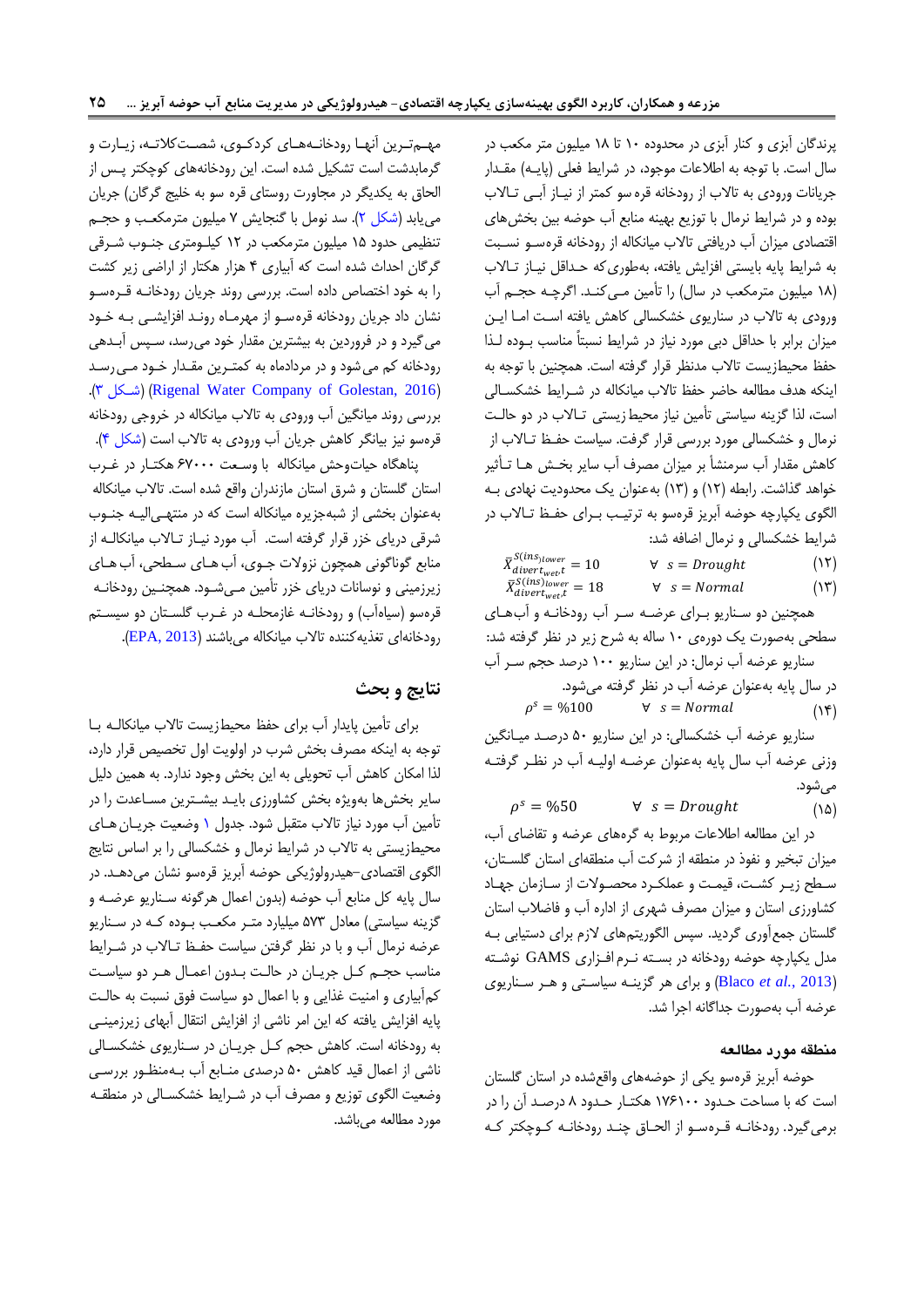

**شکل -2 موقعیت حوضه آبریز قرهسو و تاالب میانکاله در استان گلستان و در کشور Figure 2- Situation of Qarehsou river basin and r Miankaleh wetland in Golestan province and Iran**



<span id="page-9-2"></span>**Figure 4- Dubi Qarehsou River neathe r Miankaleh wetland (MCM)**

الگوی فعلی توزیع آب در منطقه بهگونـه|ی اسـت کـه بیشـترین حجم آب به ترتیب به بخدش کشداورز ی، شدرب، شد یال و صدنعت اختصاص داده شده است. در سناریوی نرمال الگوی پیشـنهادی و بـا گزینه سیاستی حفظ تاالب در شرایط مناسب و نیز اعمال سیاستهای کمآبیاری و امنیت غذایی، مصرف آب در بخش کشـاورزی افـزایش یافته که این امر ناشی از توزیع بهینده مندابع و کداهش تغذیده سدفره زیرزمینی میباشت. در سناریوی خشکسالی الگوی پیشنهادی، بررسدی

<span id="page-9-0"></span>

<span id="page-9-1"></span>**شکل -3 متوسط دبی رودخانه قرهسو در سال زراعی 49-44 Figure 3- Average of Qarehsou river dubi in 2015-2016**

میزان مصرف آب توسط بخشهای مختلف نشان داد با کاهش مقتار آب در این سناریو، بخش کشاورزی نسبت به سایر بخشها با کاهش بیشتری در مصرف آب مواجه میشود. این نتیجه، با نتایج بهدستآمته از مطالعات نیکوئی و همکـاران (Nikouei *et al., 2012)، بلاک*و و [Kahil](#page-16-15) *et al.*[,](#page-16-15) ( همکاران و کهیل ،(Blaco *et al*[., 2013](#page-16-22)( همکاران [2014](#page-16-15)( و استیو و همکاران )2018 .,*al et* [Esteve](#page-16-23) )مطابقت دارد.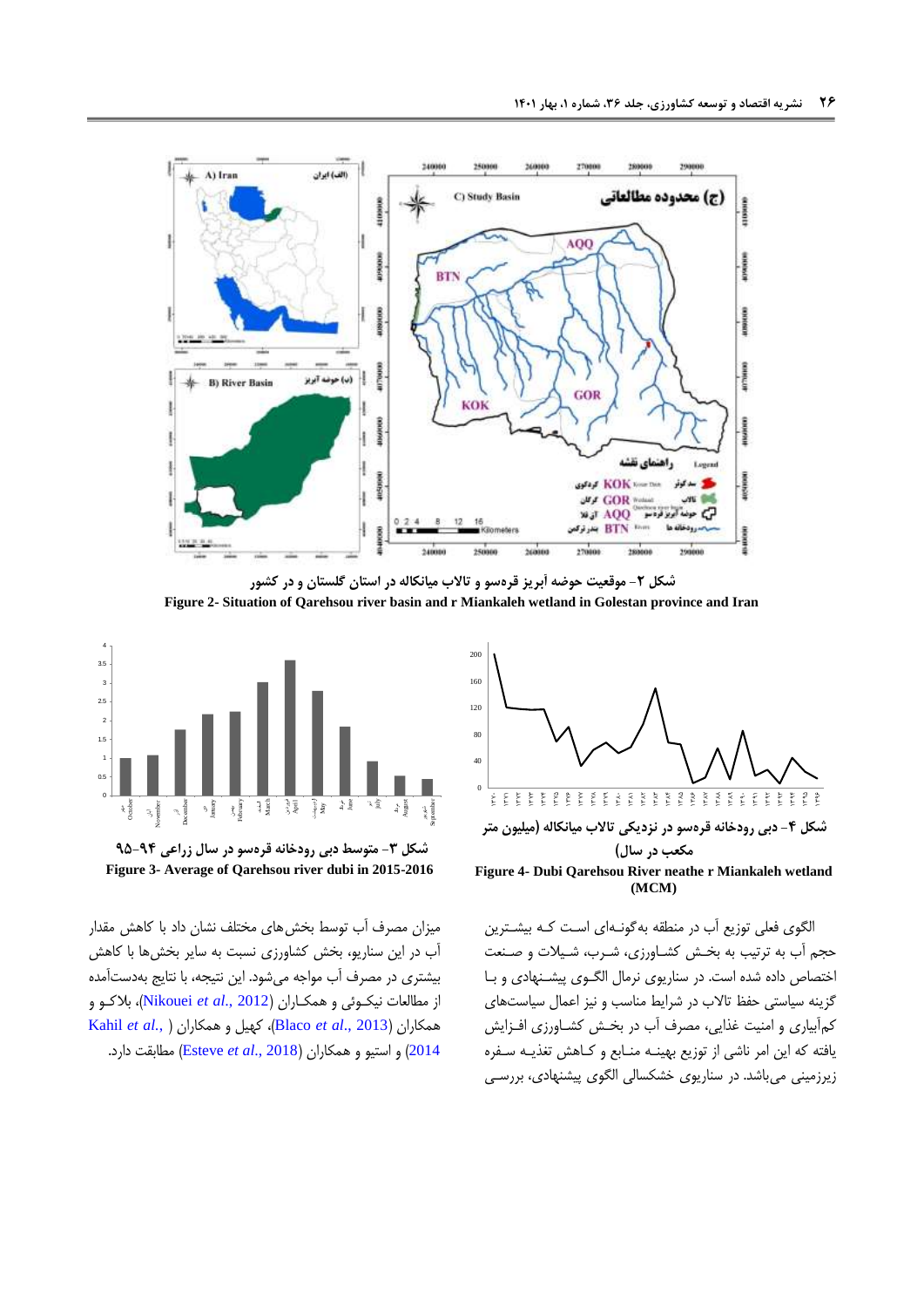| گزینه سیاستی<br><b>Policy option</b>                                  |                     | حفظ تالاب در شرایط مناسب*<br>Wetland protecting in relatively<br>suitable condition |                               | حفظ تالاب در شرايط نسبتاً مناسب**<br>Wetland protecting in suitable condition |                                  |  |
|-----------------------------------------------------------------------|---------------------|-------------------------------------------------------------------------------------|-------------------------------|-------------------------------------------------------------------------------|----------------------------------|--|
| سناريو عرضه أب<br>Water supply scenario                               | پایه<br><b>Base</b> | نرمال<br><b>Normal</b>                                                              |                               | خشكسالى<br><b>Drought</b>                                                     |                                  |  |
|                                                                       |                     | بدون اعمال سياست<br>Without policy                                                  | با اعمال سیاست<br>With policy | بدون اعمال سياست<br><b>Without policy</b>                                     | با اعمال<br>سياست<br>With policy |  |
| منابع<br>sources                                                      |                     |                                                                                     |                               |                                                                               |                                  |  |
| جریان های سر آب<br>Headwater flows                                    | 222.2               | 222.2                                                                               | 222.4                         | 103.8                                                                         | 102.2                            |  |
| رواناب سطحى<br>Surface runoff                                         | 35                  | 35                                                                                  | 35                            | 16.3                                                                          | 16.1                             |  |
| آب برگشتی<br>Return flows<br>خالص خروجي سد (ورودي –                   | 63.3                | 63.3                                                                                | 66.6                          | 48.5                                                                          | 40.3                             |  |
| خروجي)<br>Net reservoir release<br>(outflow-inflow)                   | $-23.8$             | $-23.8$                                                                             | $-23.8$                       | $-23.8$                                                                       | $-23.8$                          |  |
| انتقال آب زیرزمینی به رودخانه<br>Groundwater transfer to the<br>river | 276.5               | 286                                                                                 | 296.2                         | 145.3                                                                         | 84.6                             |  |
| کل<br>Total<br>مصارف                                                  | 573.2               | 582                                                                                 | 596.2                         | 290.1                                                                         | 219.4                            |  |
| Use                                                                   |                     |                                                                                     |                               |                                                                               |                                  |  |
| كشاورزي<br>Agriculture                                                | 339.4               | 360.3                                                                               | 377                           | 294.2                                                                         | 276.1                            |  |
| شرب<br>Urban                                                          | 52.8                | 52.8                                                                                | 53                            | 52.3                                                                          | 52.3                             |  |
| صنعت<br>Industry                                                      | 20.6                | 20.1                                                                                | 20                            | 19.7                                                                          | 19.7                             |  |
| پرورش ماهي<br>Fishery                                                 | 24.7                | 24.7                                                                                | 25                            | 22.6                                                                          | 22                               |  |
| تبخير از حوضه<br>evaporation                                          | 0.9                 | 0.9                                                                                 | $\mathbf{1}$                  | 0.9                                                                           | 0.9                              |  |
| محيطزيست (تالاب)<br>Environment (wetland)                             | $\boldsymbol{0}$    | 18                                                                                  | 18                            | 10                                                                            | $10\,$                           |  |
| تغذيه سفره زيرزميني<br>Groundwater recharge                           | 134.8               | 101.8                                                                               | 102                           | $-109.5$                                                                      | $-161.5$                         |  |
| کل<br>Total                                                           | 573.2               | 578.6                                                                               | 596                           | 290.1                                                                         | 219.4                            |  |

<span id="page-10-0"></span>جدول ۱- توازن هیدرولوژیکی به تفکیک سناریوهای عرضه آب و گزینههای سیاستی در حوضه آبریز قرهسو (میلیون متر مکعب در سال) **Table 1- Hydrological balance by water supply and policy scenarios in Qarehsou basin (millions cubic meter per year)**

> مأخذ :یافتههای تحقیق Source: Research findings

\*تأمین 15 میلیون مترمکعب آب مورد نیاز تاالب در شرایط نرمال

\*Supplying 18 MCM water required of the wetland under normal condition

\*\*تأمین 17 میلیون مترمکعب آب مورد نیاز تاالب در شرایط خشکسالی

\*\*Supplying 10 MCM water required of the wetland under drought condition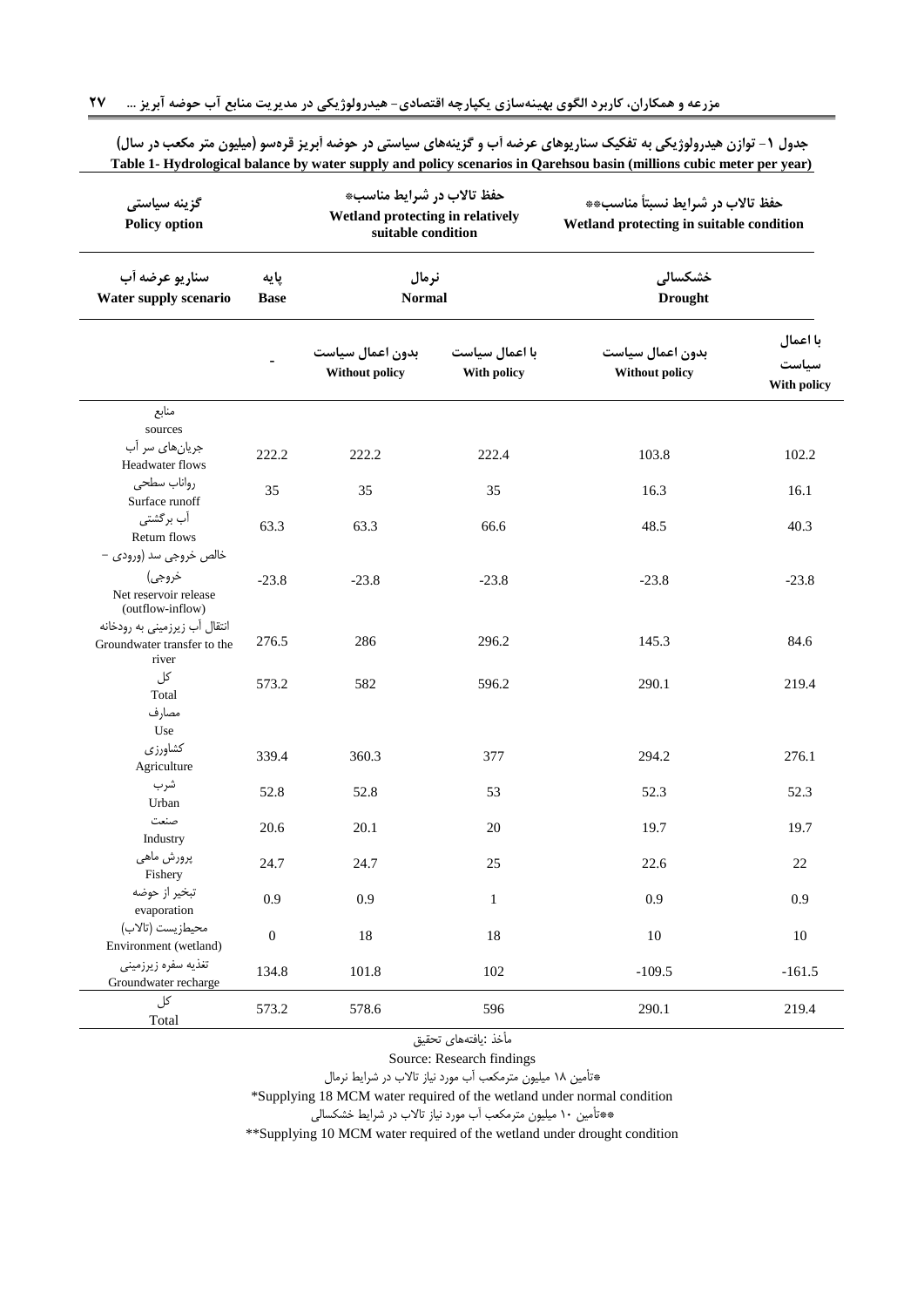جتول [2](#page-11-0) میزان مصرف آب در سناریوهای مختلف توسط گرههای مختلف تقاضاکننته آب را نشان می دهت. با توجه به ایدن جدتول کدل آب مورد نیاز گرههدای تقاضداکننته آب در سدال پایده معدادل 030/0 میلیارد متر مکعب بوده که از این میدزان بیشدترین سدهم مربدوط بده بخدش کشداورزی )300/3 میلیدون مترمکعدب(، 50 درصدت آبهدای سطحی و زیرزمینی حوضه مورد مطالعه در بخش کشداورزی اسدتفاده میشود، و کمترین میزان مصرف مربوط به بخش صنعت )0/0 درصت( بوده است. با اعمال سناریو عرضه نرمال آب و گزینه سیاسدتی حفدظ تاالب در حالت عتم اعمال دو سیاسدت کدم آبیداری و امنیدت غدذایی مصرف بخش کشاورزی کاهش یافته و مصرف سایر بخشهدا ثابدت مانته است. در این شرایط به دلیل اعمال سناریوی محیطزیستی مقتار آب مورد نیاز برای حفظ تاالب در شرایط مناسب تأمین شته است.

در شرایط خشکسالی به دلیل کاهش حجم سدر آب، مقدتار آب در دسترس کلیه بخشها کاهش یافته است. ازآنجاکده تدأمین آب مدورد نیاز بخش شرب مهمترین هتف سازمانهای ذیربط اسدت لدذا ایدن بخش نمی تواند کاهش زیادی در مصرف آب را تجربـه کنـد. بخـش صنعت در این استان یک فعالیت نوپا بوده و مصرف آب در این بخش

نسبت به بخش کشاورزی بسیار کمتر است لذا با کاهش میزان آب در دسترس کمتر تحت تأثیر قرار گرفته است. کاهش بیشازحت مصدرف آب آبیاری در دوره خشکسالی ناشی از اعمال سیاسدت کدم آبیداری در متل میباشت. سیاست کمآبیاری با صرفهجویی نسبت به آبیاری کامل موجب کاهش مصرف آب شده است. ایـن نتیجـه، نتـایج مطالعـات یوسفیان و همکاران )2018 .,*al et* [Yosefian](#page-18-1))، اسحقی نصرآبادی و همکداران ) 2014 *.*,*al et* [IshaghiNasrabadi](#page-16-24) )را تائیدت مد یکندت . فعالیت پرورش ماهی بهشت به آب وابسته اسدت. امدا بدا توجده بده کوچک بودن حجم این فعالیت در منطقه با کاهش آب در دسترس در شرایط خشکسالی نسبت به بخش کشاورزی با کاهش کمتر اما نسبت به شرب و صنعت با کاهش بیشدتری مواجده شدته اسدت. در شدرایط نرمال و خشکسالی با توزیع بهینه مندابع آب بدین کلیده بخدش هدای تقاضاکننته آب منجر به آزادسازی بخشی از منابع و تأمین حتاقل نیاز آبی تالاب شده است. ایـن نتیجـه نتـایج مطالعـه رینجلـر و کـای [Kahil](#page-16-15) *et al.*, [\(](#page-16-15) همکداران و کهیدل و( [Ringler and Cai, 2006](#page-17-7)( [2014](#page-16-15)( را تأییت میکنت.

<span id="page-11-0"></span>

|                                                   |                     | Table 2- Water use by kinds of activity, water supply scenario and wetland protection policy in Qarehsou basin (MCM) | حفظ تالاب در شرایط مناسب                               |                                                                                |                               |  |
|---------------------------------------------------|---------------------|----------------------------------------------------------------------------------------------------------------------|--------------------------------------------------------|--------------------------------------------------------------------------------|-------------------------------|--|
| گزينه سياستي<br><b>Policy option</b>              |                     |                                                                                                                      | Wetland protecting in relatively<br>suitable condition | حفظ تالاب در شرايط نسبتاً مناسب<br>Wetland protecting in suitable<br>condition |                               |  |
| سناريو عرضه أب<br><b>Water supply</b><br>scenario |                     |                                                                                                                      | نرمال<br><b>Normal</b>                                 | خشكسالى<br><b>Drought</b>                                                      |                               |  |
|                                                   | پایه<br><b>Base</b> | بدون اعمال<br>سیاست<br><b>Without policy</b>                                                                         | با اعمال سیاست<br>With policy                          | بدون اعمال<br>۔<br>سیاست<br><b>Without policy</b>                              | با اعمال سیاست<br>With policy |  |
| كشاورزى<br>Agriculture                            | 339.4               | 360.3                                                                                                                | 377.4                                                  | 211.1                                                                          | 134.2                         |  |
| شرب<br>Urban                                      | 52.8                | 52.8                                                                                                                 | 52.8                                                   | 51.9                                                                           | 52.1                          |  |
| صنعت<br>Industry                                  | 20.1                | 20.1                                                                                                                 | 20.1                                                   | 19.7                                                                           | 19.7                          |  |
| پرورش ماهي<br>Fishery                             | 24.7                | 24.7                                                                                                                 | 24.7                                                   | 22.6                                                                           | 22                            |  |
| محيطزيست تالاب<br>Wetland<br>environment          | 0.4                 | 18                                                                                                                   | 18                                                     | 10                                                                             | 10                            |  |
| کل<br>Total                                       | 437.4               | 476.1                                                                                                                | 492.9                                                  | 315.3                                                                          | 238                           |  |

جدول ۲- مصرف أب به تفکیک نوع فعالیت، سناریو عرضه أب و سیاست حفظ تالاب در حوضه أبریز قرهسو (میلیون مترمکعب)

مأخذ :یافتههای تحقیق

Source: Research findings

طریق تغییر در الگوی کشت خود را با تغییرات در سیاستها، آبوهوا، هزینههای تولید و ... سازگار میکنند. مطابق این جدول اجرای گزینـه جتول [3](#page-13-0) اثر اجرای گزینه سیاستی بر ترکیدب کشدت محصدوال زراعی و باغی حوضه آبریز قره سدو را نشدان مدی دهدت . کشداورزان از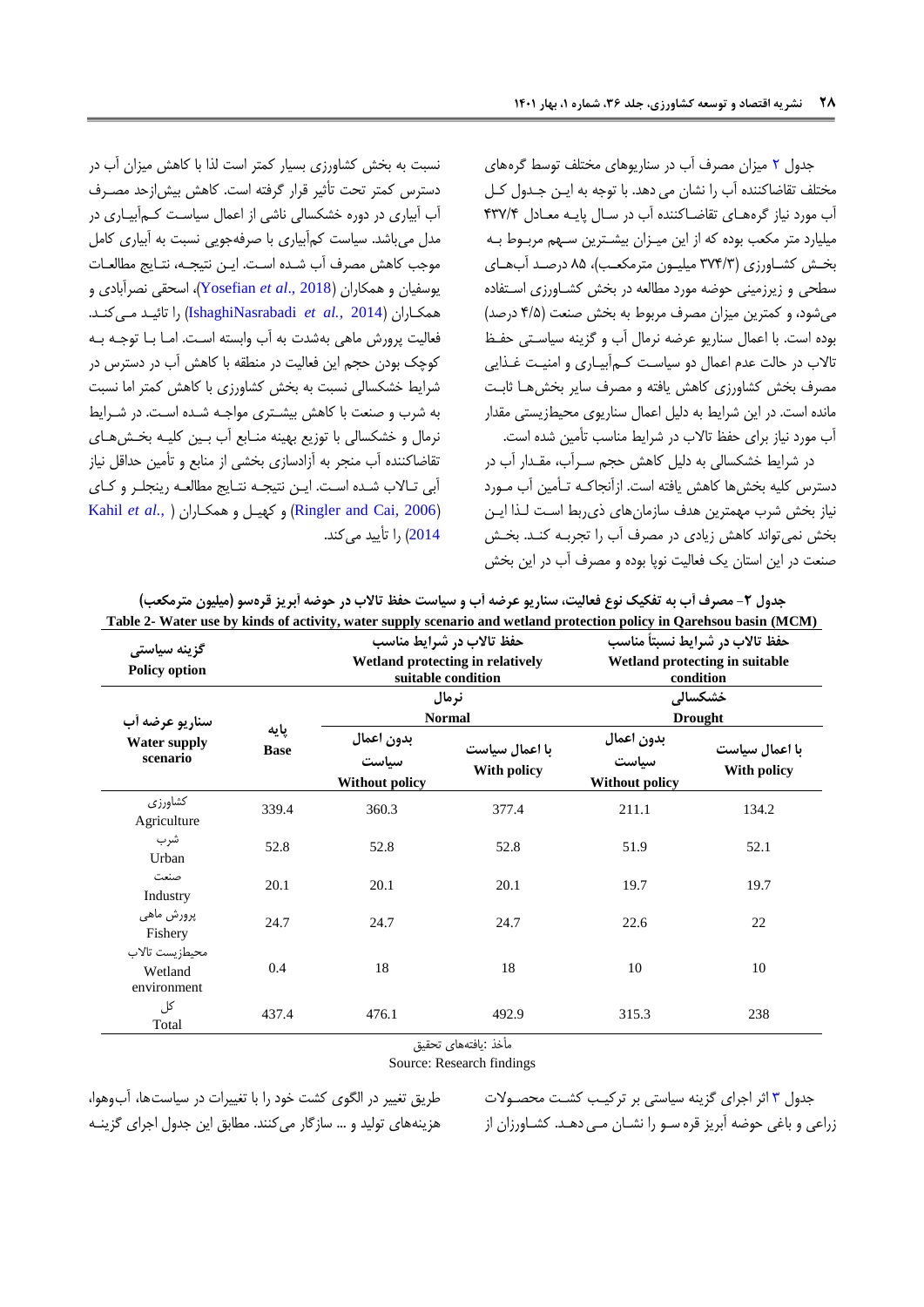سیاست حفظ تاالب در حالدت بدتون اعمدال سیاسدت آبیداری سدبب کاهش سطح زیر کشت کلیـه محصـولات زراعـی و اعمـال سیاسـت کمآبیاری باعث افزایش سطح زیـر کشـت محصـولات کشـاورزی در شدرایط عرضده نرمدال آبشدته اسدت. افدزایش سدطح زیدر کشدت محصوال ناشی از افزایش انتقال آبهای زیرزمینی به رودخانه و نیز استفاده بهینه از مندابع آب در دسدترس کشداورزان اسدت . در شدرایط خشکسالی با کاهش 07 درصتی روانابهای سدطحی و جریدان هدای سر آب، مقتار آب در دسترس کلیه بخشها اعم از کشاورزی کداهش مییابت که این امر منجر بده کداهش سدطح زید ر کشدت محصدوال کشاورزی میشود. میزان کداهش سدطح زیدر کشدت در حالدت عدتم اعمال سیاست کمآبیاری و امنیت غذایی نسبت به شرایط پایه ١۵ درصت بوده در حالیکه با اجرای این دو سیاسدت سدطح زیدر کشدت 2 درصت در مقایسه با شرایط فعلی کاهش مییابت. کاهش کمتدر سدطح زیر کشت در صور اعمال سناریوهای کمآبیاری و امنیت غدذایی بده معنای حفظ امنیت غذایی در منطقه مورد مطالعه در شرایط خشکسالی است.

در شرایط خشکسالی و بتون اعمال سیاست کمآبیداری و امنیدت غذایی بیشترین و کمترین کاهش سطح زیر کشت به ترتیب مربوط به محصولات کلزا و جو با ۱۹/۵ و ۱۱/۷ درصد کاهش بوده است در حالیکه با اعمال سیاستهای مذکور بیشترین و کمترین کاهش سطح زیر کشت به ترتیب مربوط به محصولات جو و برنج (٣/۶ و ٣ درصد کاهش نسبت به شرایط پایه) میباشد. علیرغم بالا بـودن نیـاز آبـی محصول برنج اما در شرایط خشکسالی سطح زیر کشت این محصدول 3 کاهش یافته است. با توجه به باال بودن درآمت حاصل از تولیدت ایدن محصول و همچنین با اعمال قیت کمآبیاری و امنیت غذایی این نتیجه دور از انتظار نیست. با اعمال قیت کمآبیاری و امنیت غذایی سطح زیدر کشت کلیه محصولات زراعی بین ۳ تا ۳/۶ درصد کاهش یافته است. ازآنجاکه این کاهش سطح زیر کشت کلیه محصوال زراعدی اعدم از محصولات استراتژیک ناچیز بوده لـذا خشکسـالی نمـیتوانـد امنیـت غذایی منطقه مورد مطالعه را دچار اخالل نمایت. اگرچده در مواجده بدا خشکسالی و با هتف حفظ تاالب، مصرف کل آب در بخش کشاورزی کاهش یافته اما این کاهش بیشتر ناشی از کاهش مصدرف مندابع آب زیرزمینی (۷۶ درصد) برای محصولات زراعی است (جدول ۴).

بررسی منافع و هزینههای گرههای تقاضاکننته آب نشدان داد، در سیاست حفظ تاالب با شرایط نرمال سدودآور ی فعالیدت کشداورز ی و محیطزیست تالاب افزایش یافتـه و سـودآوری فعالیـتهـای شـرب، شیال و صنعت بتون تغییر مانته اسدت. در سدنار یو خشکسدال ی و در حالت عتم اجرای سیاست کمآبیاری و امنیت غذایی، کمآبی ناشدی از خشکسالی ازیکطرف و سیاست حفظ تاالب از سوی دیگر، از طریدق کاهش مصرف آب در گرههای تقاضاکننده آب موجب کاهش ٣١ درصدی منافع خالص سالانه حوضه آبریز قرهسـو و شـاخص رفـاه در

این منطقه نسبت بده شدرایط پایده شدته اسدت . بدا اعمدال سیاسدت کمآبیاری و امنیت غذایی میزان کاهش در منافع نسبت به حالت عتم اجرای سیاست کمتر بوده و شاخص رفاه ۲۶ درصد نسبت به حالت پایه کاهش یافته اسدت. کداهش در رفداه و مندافع خدال در نتیجده خشکسالی، با نتایج مطالعات نیکوئی و همکـاران ( .Nikouei et al [2012](#page-17-10)( و کهیدل و همکداران )[2014 ,](#page-16-15)*al et* Kahil )مطابقدت دارد [\)جتول 0\(](#page-15-1). بهمنظور برآورد منافع تاالب از مطالعه امیرنژاد و همکداران )2010 .,*al et* [Amirnejad](#page-16-13) )استفاده شت. سپس بدا اسدتفاده از ندرخ تنزیل مناسب و حجم آب ورودی به تاالب از رودخانه قرهسدو خدال منافع محاسبه گردیت. بررسی رونت جریان ورودی به تاالب میانکاله در سال پایه نشان داد کل آب ورودی به تاالب از رودخانه قرهسو بسدیار انتک بوده و نیاز آبی تاالب را تأمین نمیکنت. با اعمدال قیدت حدتاقل مقدار تـأمین آب مـورد نیـاز تـالاب در شـرایط نرمـال و خشکسـالی ازآنجاکه این حتاقل مقتار از تغذیه تاالب توسط رودخانده قدره سدو در شرایط فعلی بیشتر است لذا منفعت خـالص تـالاب در هـر دو حالـت نرمال و خشکسالی نسبت بده شدرایط پایده افدزایش یافتده اسدت. در شرایط خشکسالی با کاهش رژیم آورد رودخانه به تاالب منافع حاصله نیز کاهش مییابت.

## **نتیجهگیری**

بر اساس نتایج، بهطورکلی در شرایط کنونی تخصی و مصدرف آب بین مصرفکننتگان مختلف در حوضه قرهسو بهینه نبدوده اسدت . در سناریوی نرمال عرضه آب، علیرغم کاهش کل منابع آب بهمنظور حفظ تاالب میانکاله در شرایط مناسب، در بخش کشاورزی سطح زیر کشت اکثر محصولات افزایش یافته که این امر به نوبه خـود موجـب افزایش مصرف منابع آب در این بخش شته است و درنهایت با فرض ثابت بودن قیمت محصولات کشاورزی و سایر عوامـل تولیـد، منـافع خالص این بخش از رشد مثبتی برخوردار بوده است. در حالت سناریو عرضه نرمال آب علیرغم اختصاص 15 میلیون متر مکعب مندابع آب به تالاب میزان مصرف و ارزش ناخـالص سـالانه بخـش شـرب نیـز افزایش یافته که این امر ناشی از تخصیص بهینه منابع آب است. در شرایط خشکسالی به دلیل کمآبی ناشی از خشکسالی و کاهش مقدتار مشخصی از حجم آب سدر آب و جریدان هدای سدطحی جهدت حفدظ تاالب، مصرف آب در کلیه بخشها کاهش یافته که ایدن کداهش در بخش کشاورزی بیشتر از سایر بخش هـا بـوده اسـت. در ایـن حالـت کشاورزان میتواننت از طریدق تغییدر در الگدوی کشدت و کدم آبیدار ی، کاهش سطح زیر کشت محصوالتی که نیاز آبی باالیی دارنت و توسعه محصوالتی با نیاز آبی کمتر و یا محصوالتی که علی رغم نیاز آبی باال از درآمد بالاتری نسبت بـه سـایر محصـولات برخـوردار هسـتند، از کاهش بیشازانتازه درآمت جلوگیری میکننت.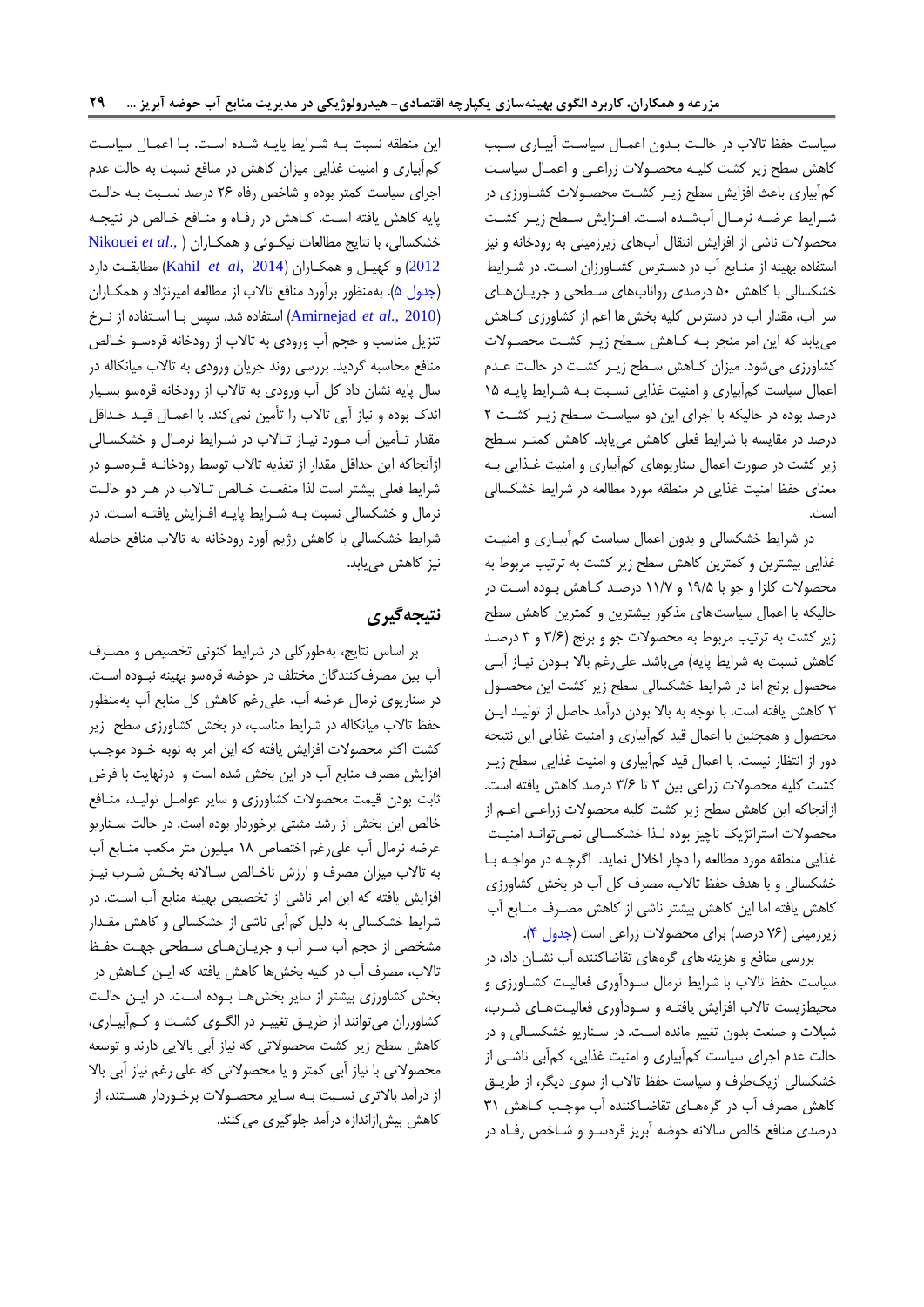<span id="page-13-0"></span>

| گزینه سیاستی<br><b>Policy option</b>              |                                          |                     | حفظ تالاب در شرایط مناسب<br>Wetland protecting in relatively<br>suitable condition | Table 3- Total Land in Production by Crop, Water Supply, and Policy Scenario Qarehsou River Basin (hectare)<br>حفظ تالاب در شرايط نسبتاً مناسب<br>Wetland protecting in suitable<br>condition |         |  |
|---------------------------------------------------|------------------------------------------|---------------------|------------------------------------------------------------------------------------|-----------------------------------------------------------------------------------------------------------------------------------------------------------------------------------------------|---------|--|
| سناريو عرضه أب<br><b>Water supply</b><br>scenario |                                          | پایه<br><b>Base</b> | نرمال<br><b>Normal</b>                                                             | خشكسالى<br><b>Drought</b>                                                                                                                                                                     |         |  |
|                                                   | بدون اعمال<br>سياست<br>Without<br>policy |                     | با اعمال سیاست<br>With policy                                                      | با اعمال<br>بدون اعمال سياست<br>سياست<br><b>Without policy</b><br>With<br>policy                                                                                                              |         |  |
| محصولات                                           |                                          |                     |                                                                                    |                                                                                                                                                                                               |         |  |
| Crops<br>پنبه<br>Cotton                           | 4,280                                    | 4,110               | 4,320                                                                              | 3,460                                                                                                                                                                                         | 4,140   |  |
| گندم<br>Wheat                                     | 48,930                                   | 46,970              | 49,420                                                                             | 41,960                                                                                                                                                                                        | 47,300  |  |
| جو<br><b>Barley</b>                               | 3,850                                    | 3,690               | 3,880                                                                              | 3,420                                                                                                                                                                                         | 3,710   |  |
| برنج<br>Rice                                      | 15,430                                   | 14,810              | 15,580                                                                             | 13,000                                                                                                                                                                                        | 14,970  |  |
| سويا<br>Soybean                                   | 12,680                                   | 12,170              | 12,710                                                                             | 10,300                                                                                                                                                                                        | 12,260  |  |
| كلزا<br>Canola                                    | 4,350                                    | 4,170               | 4,390                                                                              | 3,510                                                                                                                                                                                         | 4,210   |  |
| ذرت علوفهاى<br>Sorghum                            | 3,260                                    | 3,130               | 3,300                                                                              | 2,660                                                                                                                                                                                         | 3,160   |  |
| گوجەفرنگى<br>Tomato                               | 2,090                                    | 2,000               | 2,110                                                                              | 1,710                                                                                                                                                                                         | 2,020   |  |
| سيبزمينى<br>Potato                                | 6,880                                    | 6,600               | 6,940                                                                              | 5,720                                                                                                                                                                                         | 6,670   |  |
| آلو<br>plum                                       | 480                                      | 480                 | 480                                                                                | 480                                                                                                                                                                                           | 480     |  |
| هلو<br>peach                                      | 600                                      | 600                 | 600                                                                                | 600                                                                                                                                                                                           | 600     |  |
| شليل<br>Nectarine                                 | 370                                      | 370                 | 370                                                                                | 370                                                                                                                                                                                           | 370     |  |
| پرتقال<br>Orange                                  | 1,870                                    | 1,870               | 1,870                                                                              | 1,870                                                                                                                                                                                         | 1,870   |  |
| نارنگى<br>Tangerine                               | 630                                      | 630                 | 630                                                                                | 630                                                                                                                                                                                           | 630     |  |
| انار<br>Pomegranate                               | 90                                       | $90\,$              | 90                                                                                 | $90\,$                                                                                                                                                                                        | 90      |  |
| خرمالو<br>Persimmon                               | $70\,$                                   | $70\,$              | $70\,$                                                                             | $70\,$                                                                                                                                                                                        | $70\,$  |  |
| زيتون<br>Olive                                    | 820                                      | 820                 | 820                                                                                | 820                                                                                                                                                                                           | 820     |  |
| گردو<br>Walnut                                    | 50                                       | 50                  | 50                                                                                 | 50                                                                                                                                                                                            | 50      |  |
| جمع<br>Total                                      | 106,711                                  | 102,642             | 108,000                                                                            | 90,704                                                                                                                                                                                        | 103,000 |  |

**جدول -3 سطح زیر کشت به تفکیک محصوالت، سناریو عرضه آب و گزینه سیاستی در حوضه آبریز قرهسو )هکتار(**

مأخذ :یافتههای تحقیق

Source: Research findings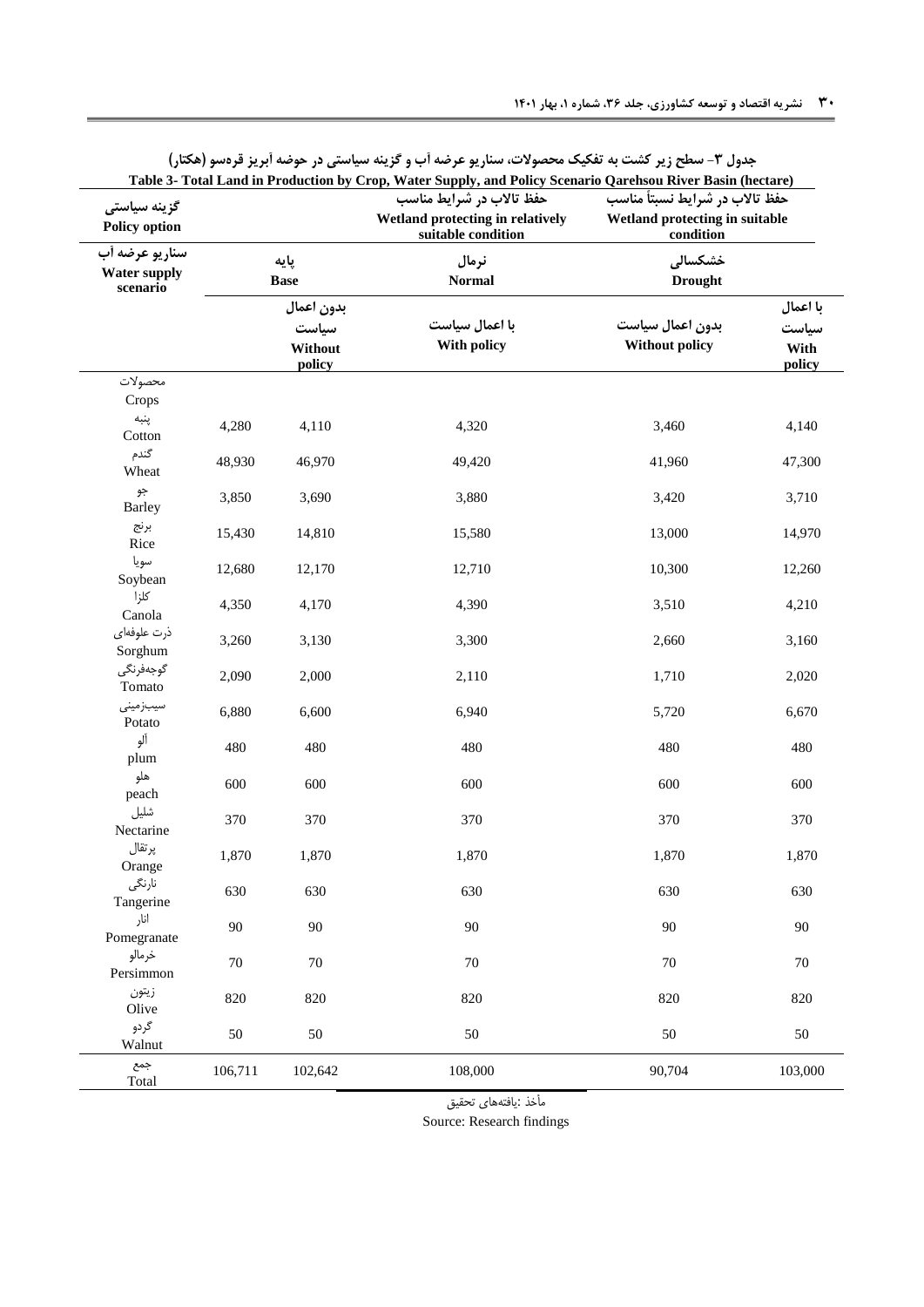| Table 4- water irrigation consumption by Crop, Water Supply, and Policy Scenario in Qarehsou River |                      |       | Basin (MCM per year)                                                                                         |                                  |                                                                                                            |                               |
|----------------------------------------------------------------------------------------------------|----------------------|-------|--------------------------------------------------------------------------------------------------------------|----------------------------------|------------------------------------------------------------------------------------------------------------|-------------------------------|
| گزینه سیاستی<br><b>Policy option</b>                                                               | يايه<br><b>Base</b>  |       | حفظ تالاب در شرایط مناسب<br>Wetland protecting in relatively<br>suitable condition<br>نرمال<br><b>Normal</b> |                                  | حفظ تالاب در شرايط نسبتأ مناسب<br>Wetland protecting in suitable<br>condition<br>خشكسالى<br><b>Drought</b> |                               |
|                                                                                                    |                      |       |                                                                                                              |                                  |                                                                                                            |                               |
| سناريو عرضه أب<br>Water supply scenario                                                            |                      |       | بدون اعمال<br>سياست<br>Without policy                                                                        | با اعمال<br>سياست<br>With policy | بدون اعمال<br>سياست<br>Without policy                                                                      | یا اعمال سیاست<br>With policy |
| گروه محصولات<br>Production                                                                         | حجم آب<br>Water used |       |                                                                                                              |                                  |                                                                                                            |                               |
| محصولات زراعى<br>Crops                                                                             | أبياري<br>Applied    | 313.7 | 334.7                                                                                                        | 351.7                            | 198.5                                                                                                      | 121.6                         |
|                                                                                                    | مصرفى<br>Depleted    | 217.6 | 232.1                                                                                                        | 243.9                            | 137.8                                                                                                      | 84.6                          |
| محصولات باغى<br>Fruits                                                                             | أبياري<br>Applied    | 25.7  | 25.7                                                                                                         | 25.7                             | 12.6                                                                                                       | 12.6                          |
|                                                                                                    | مصرفى<br>Depleted    | 18.0  | 18.0                                                                                                         | 18.0                             | 8.8                                                                                                        | 8.8                           |
| کل آب آبیاری و مصرفی<br>Total use                                                                  | آبیار ی<br>Applied   | 339.4 | 360.3                                                                                                        | 377.4                            | 211.1                                                                                                      | 134.2                         |
|                                                                                                    | مصرفى<br>Depleted    | 235.5 | 250/0                                                                                                        | 261.8                            | 146.6                                                                                                      | 93/4                          |
| كل منابع<br>Total source                                                                           | سطحى<br>Divert       | 68.4  | 82.7                                                                                                         | 84.4                             | 76.3                                                                                                       | 68.3                          |
|                                                                                                    | زيرزميني<br>Pumped   | 271.0 | 277.6                                                                                                        | 293.0                            | 134.8                                                                                                      | 65.9                          |

<span id="page-14-0"></span>**جدول -4 مصرف آب کشاورزی به تفکیک محصوالت، سناریوهای عرضه آب و گزینههای سیاستی در حوضه آبریز قرهسو )میلیون متر مکعب در سال(**

مأ ذ :یافتههای تحقیق

Source: Research findings

کاهش منابع آبهای سطحی و زیرزمیندی از ید کسدو و کداهش سطح زیر کشت بخش کشاورزی از سوی دیگر موجب کاهش مندافع خالص سالانه بخش کشاورزی شده است. با توجه به اینکـه آب نیـاز حیاتی جامعه بشری است لذا تأمین آب مورد نیاز بخش شهری وظیفه اصلی شرکت آب منطقهای بوده و نمیتوان انتظار کاهش قابلتوجهی در مصرف شرب بهمنظور حفظ تاالب را داشت. مصرف آب در بخدش شیال اگرچه در مقایسه با سایر گرههای متقاضی آب کمتر است، اما درآمت حاصله از این بخش نیز کمتر بوده است. با توجه به اینکه نهاده اصلی در این بخش، آب است کاهش مقتار آب بر فعالیت این بخدش به شدت تأثیر گذاشته و موجب کـاهش ارزش ناخـالص آن مـی شـود. همچنین، در شرایط خشکسالی بخش صنعت با کاهش مندافع مواجده است. بخش صنعت آب مـورد نیـاز خـود را از آبهـای سـطحی و زیرزمینی برداشت مـی کنـد. ازآنجاکـه ایـن بخـش از بـازده بـالایی برخوردار است لذا افزایش جریانهای بازگشتی میتوانت بهعنوان یکی

از منابع مهم تأمین آب مورد نیاز این بخش بدوده و عامدل مهمد ی در افزایش فعالیت این بخش به شمار آیت.

افزایش استخراج آبهای زیرزمینی از یکسو و کداهش آبهدای سطحی (ناشی از خشکسالی و تـأمین آب تـالاب از سـر آب) اگرچـه حوضه آبریز قرهسو را با مشکل کمآبی مواجه کرده است اما بد ه دلیدل توزیع بهینه آب بین گرههای تقاضاکننته مبتنی بر الگوی اقتصداد ی- هیترولوژیکی مورد استفاده از طریق تغییر در الگوی کشت و اسدتفاده از محصولات مقاوم به خشکی، مقدار آب ورودی به تالاب میانکاله در سناریوهای نرمال و خشکسالی افزایش یافته و درنتیجه سبب افزایش منافع ناخالص محیطزیست حوضه قرهسو شده است.بهاین ترتیب، بـه منظور جلوگیری از کاهش بیش از حت رفاه و منافع اقتصدادی و حفدظ امنیت غذایی در شرایط خشکسالی و کمیابی آب اعمدال همزمدان دو سیاست کمآبیاری و امنیت غذایی توصیه می شود.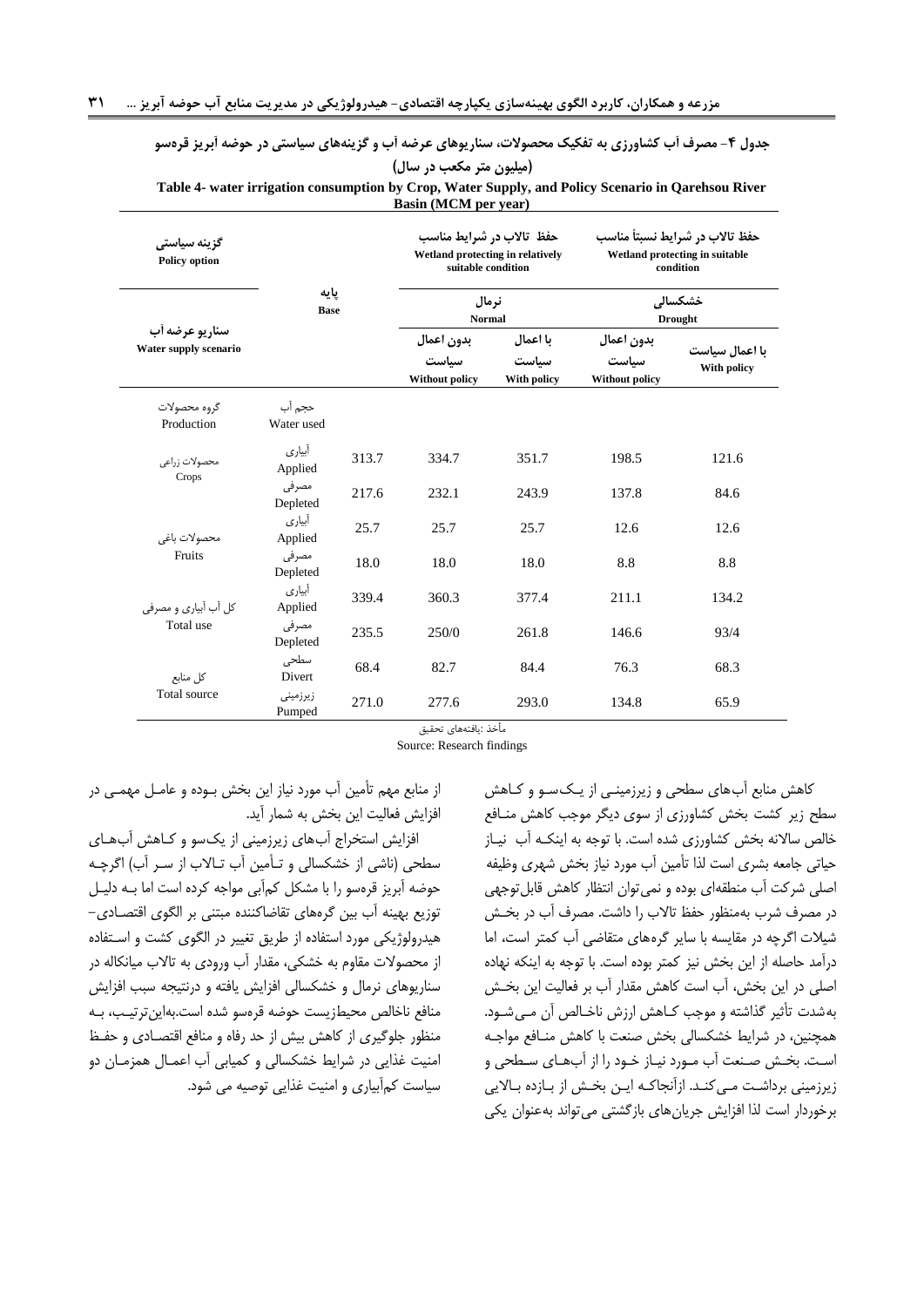<span id="page-15-1"></span>جدول **۵- منافع خالص سالانه و هزینههای اجرای برنامه به تفکیک سناریوهای عرضه آب و گزینههای سیاستی در حوضه آبریز قرهسو (میلیون ریال(**

**Table 5- Annual net benefit and program performance costs by water supply scenarios and policy options in Qarehsou basin (Million Rials)**

| گزینه سیاستی<br><b>Policy option</b>                                             |                     | حفظ تالاب در شرایط مناسب<br>Wetland protecting in relatively suitable<br>condition |                               | حفظ تالاب در شرايط نسبتاً مناسب<br>Wetland protecting in suitable<br>condition |                               |  |
|----------------------------------------------------------------------------------|---------------------|------------------------------------------------------------------------------------|-------------------------------|--------------------------------------------------------------------------------|-------------------------------|--|
|                                                                                  |                     | نرمال<br><b>Normal</b>                                                             |                               | خشكسالى<br><b>Draught</b>                                                      |                               |  |
| سناريو عرضه أب<br><b>Water supply Scenarios</b>                                  | پایه<br><b>Base</b> | بدون اعمال سياست<br><b>Without policy</b>                                          | با اعمال سیاست<br>With policy | بدون اعمال<br>سىاست<br><b>Without policy</b>                                   | با اعمال سیاست<br>With policy |  |
| منافع خالص سالانه<br>Annual net benefit                                          |                     |                                                                                    |                               |                                                                                |                               |  |
| كشاورزي<br>Agriculture                                                           | 9,906,203           | 10,537,653                                                                         | 11,062,759                    | 5,530,118                                                                      | 6,327,043                     |  |
| شرب<br>Urban                                                                     | 20,156              | 20,156                                                                             | 20,157                        | 19,859                                                                         | 19,916                        |  |
| صنعت<br>Industry                                                                 | 4,282,582           | 4,282,582                                                                          | 4,282,582                     | 4,198,160                                                                      | 4,198,152                     |  |
| شىلات<br>Fishery                                                                 | 43,724              | 43,724                                                                             | 43,720                        | 39,947                                                                         | 38,912                        |  |
| محبط; بست تالاب<br>Wetland environment                                           | $\mathbf{0}$        | 26,728                                                                             | 26,425                        | 14,675                                                                         | 14,675                        |  |
| خالص منافع سالانه كل<br>Total annual net benefit                                 | 14,252,664          | 14,910,844                                                                         | 15,435,643                    | 9,802,759                                                                      | 10,598,698                    |  |
| خالص هزینههای مالی اجرای برنامه<br>Net financial costs of program<br>performance | 11,412              | 11,631                                                                             | 12,140                        | 6,857                                                                          | 4,683                         |  |
| شاخص رفاه خالص<br>Net welfare index                                              | 14,264,076          | 14,922,474                                                                         | 15,423,503                    | 9,809,616                                                                      | 10,603,382                    |  |

مأخذ: یافتههای تحقیق

Source: Research findings

خشکسالی از راهبردهای مناسب با خشکسالی جهدت بهبدود مدتیریت منابع آب همچون استفاده از بذرهای اصال شته و مقاوم به خشدکی، کاهش مصرف آب متناسب با نیاز آبی گیاه و اصلاح تـاریخ عملیـات کاشت بهمنظور کاهش تبخیر و تعرق استفاده شود. همچنین، اسدتفاده از تصفیه پساب سایر بخش ها بهمنظور تـأمین آب مـورد نیـاز بخـش صنعت توصیه میشود. عالوه بر این، توصیه میشود با استفاده مجتد از پساب واحتهای صنعتی و شهری میزان برداشت از آبهای سطحی کاهش یافته و با تغییر در الگوی کشت میزان مصدرف آب در بخدش کشاورزی کاهش یافته تا موجب افزایش آب ورودی به تاالب شود.

اعمال این سیاست میتواندت از طریدق حفدظ سدطح زیدر کشدت محصوال کشاورزی سبب افزایش رفداه در منطقده شدود. همچندین بهمنظور حفدظ تداالب میانکالده و افدزایش عملکدرد اکولدوژیکی آن، پیشنهاد می شود مقـدار آب تخصـیص یافتـه بـه بخـش کشـاورزی از آبهای سطحی کاهش یابت و درعینحال، بهمنظدور افدزایش کدارایی اقتصادی کشاورزان، ترویج الگوی کشت بهینه و کاربرد استراتژیهای کم آبیاری محصولات توسط مسئولین سازمان جهاد کشاورزی استان موردتوجه قرار گیرد. همچنین، ازآنجاکه هتف کشاورزان حتاکثرسازی سود با توجـه بـه منـابع آب اسـت، لـذا توصـیه مـی شـود در شـرایط

## **منابع**

<span id="page-15-0"></span>1. Adibpor M., Shirashiani R. 2014. Estimation of water demand function in Golestan Province household sector. Quarterly Jornal of Economical Modelling 26(2): 91-106. (In Persian with English abstract)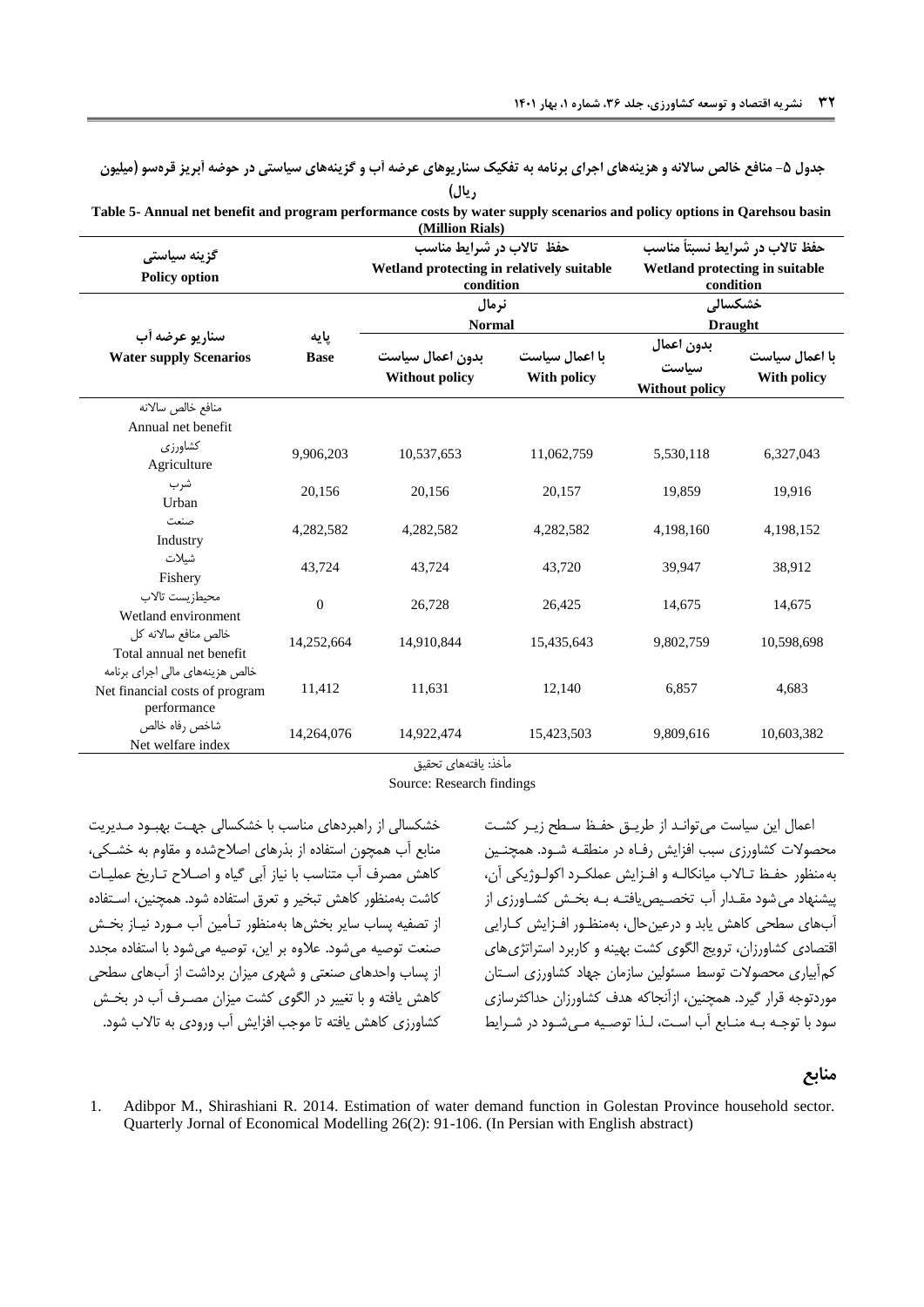- <span id="page-16-5"></span>2. Ahmady M., and Asghari S. 2013. The environmental consequences of reduced water levels in the Lake Uromieh and its Survival. Quarterly Gheograghycal Jornal of Territory (Sarzamin) 40: 81-96. (In Persian with English abstract)
- <span id="page-16-11"></span>3. Akter S., Grafton R.Q., and Merritt W.S. 2020. Integrated hydro-ecological and economic modeling of environmental flows: Macquarie Marshes, Australia. Agricultural Water Management 145: 98-109. [https://doi.org/10.1016/j.agwat.2013.12.005.](https://doi.org/10.1016/j.agwat.2013.12.005)
- <span id="page-16-4"></span>4. Alcamo J., Henrichs T., and Rösch T. 2000. World Water in 2025: Global modeling and scenario analysis for the world commission on water for the 21st century. Kassel World Water Series. Report No 2. Center for Environmental System Research. University of Kassel. Kassel.
- <span id="page-16-13"></span>5. Amirnejad H., Rafiee H., and Atghaee M. 2010. Estimation of the preservation value of environmental resources (Case study: Miankaleh international wetland). Jornal of Envirenmental Studies 53: 89-98. (In Persian with English abstract)
- <span id="page-16-22"></span>6. Blaco G, Varela-Ortega I., and R.Purkey D. 2013. Integrated assessment of policy interventions for promoting sustainable irrigation in semi-arid environments: a hydro-economic Modeling Approach 124: 144-160.
- <span id="page-16-18"></span>7. Booker J.F., Michelsen A., and Ward F.A. 2005. Economic impact of alternative policy responses to prolonged and severe drought in the Rio Grande Basin. Water Resources Research 41: 1-15. [https://doi.org/10.1029/2004WR003486.](https://doi.org/10.1029/2004WR003486)
- <span id="page-16-0"></span>8. Brouwer R., and Hofkes M. 2008. Integrated hydro-economic modelling: approaches, key issues and future research directions .Ecological Economics 66(1): 16-22. [http://dx.doi.org/10.1016/j.ecolecon.2008.02.009.](http://dx.doi.org/10.1016/j.ecolecon.2008.02.009)
- <span id="page-16-1"></span>9. Do P., Tian F., Zhu T., Zohidov B., Ni G., Lu H., and Liu H. 2020. Exploring synergies in the water-food-energy nexus by using an integrated m2.
- <span id="page-16-17"></span>10. Ebrahimipak N.A., Egdernezhad A., Tafteh A., and Khadadai D. 2018. Evaluation of aquacrop model to simulate canola (*Brassica napus*) yield under deficit irrigation scenarios in gazvin plain .Iranian Journal of Soil and Water Research 49(5): 1003-1015. (In Persian with English abstract)
- <span id="page-16-16"></span>11. El-Shawafy M.A., Ramadan A., El-Shafie A., and El-Baset M. 2020. Effect of deficit irrigation scheduling and mminimum tillage on the water stress, water application efficiency, yield and water productivity of barley under sandy soil conditions. Plant Archives 20(2): 3138-3148.
- <span id="page-16-12"></span>12. Environmental Protection Agency, deputy for natural resources and biodiversity, habitats and regional affairs office. 2013. Detailed stage studies of the Management plan of Miankaleh biosphere reserves in Mazandaran province. (In Persian)
- <span id="page-16-10"></span>13. Esmaelnejad M., Akbarpour M., Mikaniki J., and Falsoleinan M. 2018. Assessing the implications of climate change on food security and rural livelihoods case study: rural farmers in Migan Nehbandan. Geography 57: 5-18. (In Persian with English abstract)
- <span id="page-16-6"></span>14. Esavi V., and Rezaei-Chianeh E. 2014.Analysis the impact of drought and land use/cover changes on wetlands ecosystem of Sulduz region. Wetland Ecobiology 19: 91-101. (In Persian with English abstract)
- <span id="page-16-24"></span>15. EshaghiNasrabadi E., Shahnazari A., Ziatabarahmadi M.Kh., Aghajani GH., and Karandish F. 2014. Investigation of quantity and quality traits of maize yield under partial root zone drying and deficit irrigation strategies. Jornal of Irrigation Sciences and Engineering 3: 73-82. (In Persian with English abstract)
- <span id="page-16-23"></span>16. Esteve P., Varela-Ortega C., Gutierrez I.B., and Downing T. 2015. A hydro-economic model for the assessment of climate change impacts and adaptation in irrigated agriculture. Ecological Economics 120: 49-58
- <span id="page-16-21"></span>17. Fardad H. 2011. General irrigation (methods irrigation). University of Tehran, Iran. (In Persian )
- <span id="page-16-8"></span>18. Fanat. 2003. Food and nutrition technical assistance project (fanta) and food aid management (FAM). Food Access indicator review. Washington, D.C.
- <span id="page-16-7"></span>19. FAO. 2006. Food security strategies: the Asian experience. FAO Agricultural Policy and Economic Development Series.
- <span id="page-16-2"></span>20. Finlayson CM., and Spiers AG. 1999. Global review of wetlands resources and priorities for wetland inventory. Supetvising Scientist Report/ Wetlands International Publication 53, Supetvising Scientist, Canberra.
- <span id="page-16-3"></span>21. Galbraith H., Amerasinghe P. H., and Huber- Lee A. 2005. The effects of agricultural irrigation on wetland ecosystems in developing countries: a literature review. Colombo, Sri Lanka: International Water Management Institute (IWMI). Comperhenesive Assessment Secretariat.
- <span id="page-16-14"></span>22. Golestan Provice Governorate. 2018. https://golestanp.ir/moarefi-ostan/print:page,1,18.
- <span id="page-16-20"></span>23. Haab T.C., and McConnell K.E. 2003. Valuing environmental and natural resources: the econometrics of nonmarket valuation. Edward Elgar Pub. Cheltenham, UK.
- <span id="page-16-9"></span>24. IWMI. 2011. Water: the unifying element in our system international water resources management institute. Retrieved from http:// www.iwmi.cgiar.org/Topics/Climate\_Change/
- <span id="page-16-19"></span>25. Kahil M.T., Albiac J., Dinar J., Calvo E., Esteban E., Avella L., and Garcia-Molla M. 2016. Improving the performance from drought in Spain. Water 2016, 8(2). [https://doi.org/10.3390/w8020034.](https://doi.org/10.3390/w8020034)
- <span id="page-16-15"></span>26. Kahil M.T., Dinar A., and Albiac J. 2014. Modeling water scarcity and drought severity for policy adaptation to climate change: application to the Jucar Basin, Spain, University of California Water Science and Policy Center,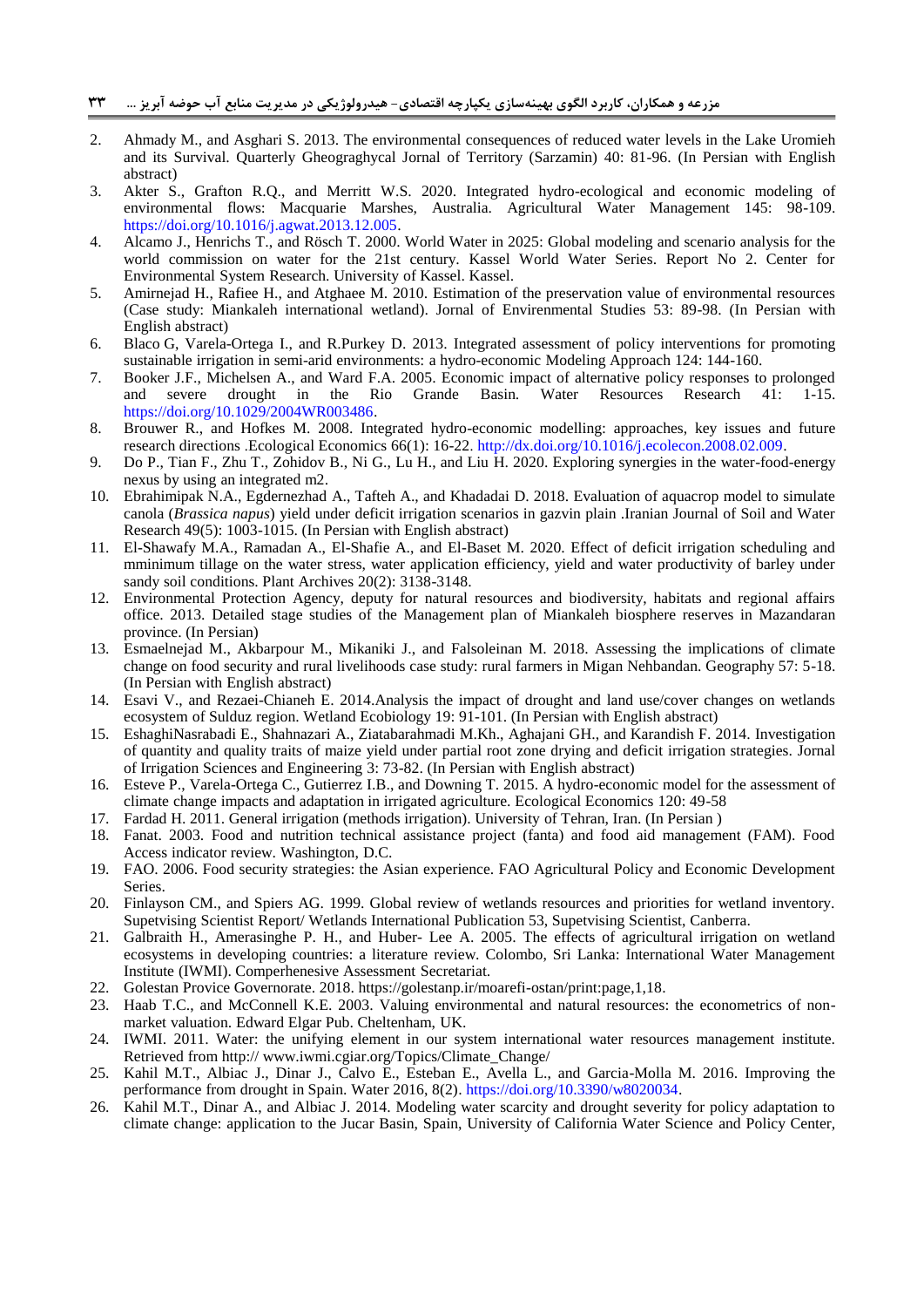Working Paper 01- 0114,January 2014.

- <span id="page-17-12"></span>27. Kalbali E., Ziaeee S., MardaniNajafabadi M., and Zakerinia M. 2021. Approaches to adapting to impacts of climate change in northern Iran: The application of a hydrogy-economics model. Journal of Cleaner Production v (280): 1-16. [https://doi.org/10.1016/j.jclepro.2020.124067.](https://doi.org/10.1016/j.jclepro.2020.124067)
- <span id="page-17-9"></span>28. Kingsford R.T. 2000. Ecological impacts of dams, water diversions and river management on flood plain wetlands in Australia. Austral Ecology 25(2): 109-127. [https://doi.org/10.1046/j.1442-9993.2000.01036.x.](https://doi.org/10.1046/j.1442-9993.2000.01036.x)
- <span id="page-17-6"></span>29. Kafi M., and Jami Alahmadi M. 2020. Challenges of the agricultural sector in the face of drought and water shortages and possible solutions. In Presentation at 16th National Iranian Crops Science Congress. Mollasani, Ahvaz, Khuzestan, Iran,  $25<sup>th</sup> - 27<sup>th</sup>$  January. (In Persian with English abstract)
- <span id="page-17-17"></span>30. Lalitha R., and Vallalkannan S. 2019. Yield, crop response factor and water productivity of paddy under deficit irrigation condition. Research Journal of Agricultural Sciences. 9(Special): 291-295
- <span id="page-17-2"></span>31. Mainuddin M., Kirby M., and Qureshi M. E. 2007. Integrated hydrologic–economic modelling for analyzing water acquisition strategies in the Murray River Basin. Agricultural Water Management 3: 123-125. [https://doi.org/10.1016/j.agwat.2007.06.011.](https://doi.org/10.1016/j.agwat.2007.06.011)
- <span id="page-17-15"></span>32. Memon S.A., Sheikh I.A., Talpur M.A., Mangiro M.A. 2021. Impact of deficit irrigation on winter wheat in semiarid climate of Sindh. Agriculture Water Maznagement 243. [https://doi.org/10.1016/j.agwat.2020.106389.](https://doi.org/10.1016/j.agwat.2020.106389)
- <span id="page-17-4"></span>33. Mirchi A., Wathins D.W., Engel V., Sukop M.C., Czajkowski Bhat M., Rehage J., Letson D., Takatsuka Y., and Weisskoff R. 2018. A hydro- economic model of south Florida water resources system. Science of the Total Environment 628-629: 1531-1541[. https://doi.org/10.1016/j.scitotenv.2018.02.111.](https://doi.org/10.1016/j.scitotenv.2018.02.111)
- <span id="page-17-14"></span>34. Mirkarimi S., Amirnejad H., and Julaie R. 2019. Optimal allocation and distribution of water resources in Gorganrood-Qarasu River Basin and investigation of its side effects: Random Bankruptcy Approach. Sari Agricultural Sciences and Natural Resources University, Iran.
- <span id="page-17-19"></span>35. Mulugeta M.S., and Kannan N. 2015. Effect of deficit irrigation on maize under conventional, fixed and alternate furrow irrigation systems at Melkassa, Ethiopia. International Journal of Engineering Research & Technology (IJERT) 4(11): 119-126. [http://dx.doi.org/10.17577/IJERTV4IS110178.](http://dx.doi.org/10.17577/IJERTV4IS110178)
- <span id="page-17-20"></span>36. Naderi N. 2010. Use of irrigation in conditions of water shortage and drought. Ministry of Agriculture, Agricultural Jihad Organization of Semnan Province, Agricultural Extension Coordination Management 21. (In Persian with English abstract)
- <span id="page-17-11"></span>37. Nikmehr S., and Zibaei M. 2020. Assessing the effects of climate change on hydrological and economic conditions of south Karkheh Sub-basin. Journal of Agricultural Economics and Development 34(1): 63-79. (In Persian with English abstract)
- <span id="page-17-10"></span>38. Nikouei A., Zibaei M., and Ward F.A. 2012. Incentives to adopt irrigation water saving measures for wetlands preservation: an integrated basin scale analysis. Journal of Hydrology 464-465: 216-232. [https://doi.org/10.1016/j.jhydrol.2012.07.013.](https://doi.org/10.1016/j.jhydrol.2012.07.013)
- <span id="page-17-16"></span>39. Ouda S., Noreldin T., Alarcón J.J., Ragab R., Caruso G., Sekara A., Abdelhamid M.T. 2021. Response of spring wheat (Triticum aestivum) to deficit irrigation management under the semi-arid environment of Egypt: Field and Modeling Study. Agriculture 90(11). [https://doi.org/10.3390/agriculture11020090.](https://doi.org/10.3390/agriculture11020090)
- <span id="page-17-18"></span>40. Patane C., Tringali S., and Sortino O. 2011. Effects of deficit irrigation on biomass, yield, water productivity and fruit quality of processing tomato under semi-arid Mediterranean climate conditions. Scientia Horticulturae 129: 590-596. [https://doi.org/10.1016/j.scienta.2011.04.030.](https://doi.org/10.1016/j.scienta.2011.04.030)
- <span id="page-17-8"></span>41. Qureshi M.E., Ranjan R., and Qureshi S.E. 2010a. An empirical assessment of the value of irrigation water: the case study of Murrumbidgee catchment. Aust. J. Agric. Resour. Econ. 54(1): 99–118.
- <span id="page-17-22"></span>42. Rigenal Water compony of Golestan. 2016. (In Persian)
- <span id="page-17-7"></span>43. Ringler C., and Cai X. 2006. Valuing fisheries and wetlands using integrated economic– hydrologic modeling Mekong River Basin. Journal of Water Resources Planning and Management 132(6): 480–487. [https://doi.org/10.1061/\(ASCE\)0733-9496\(2006\)132:6\(480\)](https://doi.org/10.1061/(ASCE)0733-9496(2006)132:6(480))
- <span id="page-17-1"></span>44. Sepaskhah A., Tavakoli A., and Mousavi S.F. 2006. Principles and applications of deficit irrigation. Iranian National Committee on Irrigation and Drainage (IRNCID). (In Persian)
- <span id="page-17-21"></span>45. Smardon R. 2009. International wetland policy and management issues, sustaining the world's wetlands. Springer New York. pp. 1–20.
- <span id="page-17-0"></span>46. Taghavi Kaljahi S., Reiazi B., and Taghavi L. 2014. Determination of environmental water requirement of Miankaleh wetland. Journal of Environmental Science and Technology 2: 101-109. (In Persian with English abstract)
- <span id="page-17-13"></span>47. United States Environmental Protection Agency (USEPA). 2018.
- <span id="page-17-5"></span>48. Vörösmarty C.J., P.B. McIntyre M.O., Gessner D., Dudgeon A., Prusevich P., Green S., Glidden S.E., Bunn, C.A. Sullivan Reidy Liermann C., and Davies P.M. 2010. Global threats to human water security and river biodiversity. Nature 467: 555-561. [https://doi.org/10.1038/nature09440.](https://doi.org/10.1038/nature09440)
- <span id="page-17-3"></span>49. Ward F.A., Booker J.F., and Michelsen A.M. 2006. Integrated economic, hydrologic, and institutional analysis of policy responses to mitigate drought impacts in Rio Grande Basin. Journal of Water Resources Planning and